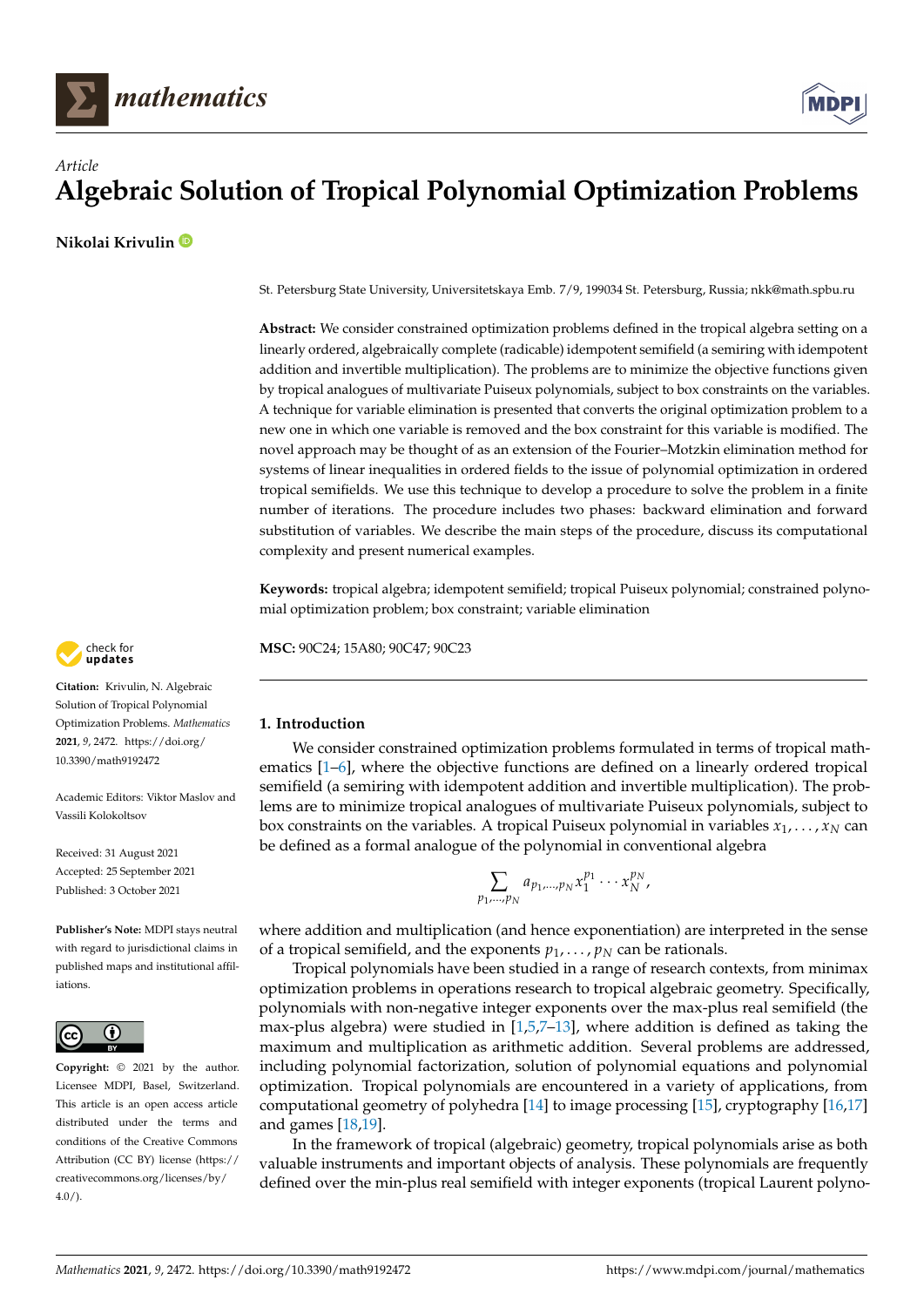mials), rational exponents (tropical Puiseux polynomials) and real exponents (generalized tropical Puiseux polynomials) [\[4](#page-16-11)[,6](#page-16-1)[,14](#page-16-5)[,20](#page-16-12)[,21\]](#page-16-13).

For particular semifields, the tropical polynomials are known to be convex functions in the ordinary sense, such as the polynomials over max-plus semifield, which are piecewiselinear convex functions. The optimization problems with the tropical polynomials as objective functions in these semirings can be solved using existing computational algorithms of convex optimization, including the simplex and Karmarkar algorithms in linear programming, and the subgradient and interior-point algorithms in nonlinear convex programming (see, e.g., [\[22](#page-16-14)[,23\]](#page-16-15) for both overviews of the approaches and detailed discussions). These algorithmic techniques often give indirect solutions in the form of approximate numerical values, but cannot provide precise analytical solutions that explicitly describe all possible solutions to the issue.

The purpose of this article is to discuss tropical polynomials in the general context of an arbitrary linearly ordered idempotent semifield with well-defined rational exponents. We consider optimization problems to minimize a tropical polynomial function of many variables, subject to box constraints on the variables. These issues arise in particular when addressing minimax approximation problems, such as single-facility location problems using Chebyshev and rectilinear distances [\[24](#page-16-16)[–26\]](#page-16-17), decision-making problems involving rating alternatives based on pairwise comparisons [\[27,](#page-16-18)[28\]](#page-16-19), and others.

We propose a technique for variable elimination that converts the original optimization problem to a new one in which one variable is eliminated, and the box constraint for this variable is adjusted. We use this technique to develop a procedure to solve the problem in a finite number of iterations. The procedure includes two stages: backward elimination and forward substitution of variables. We describe the main steps of the procedure and discuss its computational complexity.

The proposed technique resembles the variable elimination method introduced by J. Fourier in the early XIX century in [\[29\]](#page-16-20) to handle systems of linear inequalities. The method has been subsequently developed by L. Dines [\[30\]](#page-16-21) and T. Motzkin [\[31\]](#page-16-22), and is now known as the Fourier–Motzkin elimination [\[22,](#page-16-14)[32,](#page-17-0)[33\]](#page-17-1) for linear problems in ordered fields. In order to overcome the recognized issue of the rapid growth of computational complexity of the Fourier–Motzkin elimination, a double description method has later been proposed in [\[34\]](#page-17-2), which reduces the complexity of the elimination. Both the Fourier– Motzkin elimination and the double description method appeared in the context of tropical mathematics in [\[35](#page-17-3)[,36\]](#page-17-4), where tropical polyhedra are investigated in the setting of the max-plus algebra.

For polynomial optimization problems defined in terms of the max-plus semifield, the proposed two-stage procedure directly leads to a variant of the Fourier–Motzkin elimination for solving a linear program. In the case of arbitrary linearly ordered tropical semifields, the new technique can be considered as an extension of the Fourier–Motzkin method to solve generalized geometrical programs in the setting of linearly ordered tropical semifields. In its initial form, the procedure has a double-exponential complexity with respect to the number of monomials in the objective function, and can be reduced to exponential complexity by detecting and removing redundancy, which arises in the problem representation during elimination steps. Since the procedure becomes very time consuming as the numbers of variables and monomials increase, it may be computationally impractical to solve problems of high dimension. However, the proposed technique can be of value not only as a theoretical tool to study new classes of tropical optimization problems, but as a practical approach for modest-sized problems, that allows obtaining both direct exact solutions using rational arithmetic and approximate numerical solutions with floating-point computations.

The research described in this article was motivated by [\[24](#page-16-16)[–26\]](#page-16-17) and their solution of tropical optimization problems. A general scheme for the technique is proposed in [\[37\]](#page-17-5), which develops a variable elimination method for unconstrained discrete linear Chebyshev approximation problems in terms of traditional mathematics. In the current research, we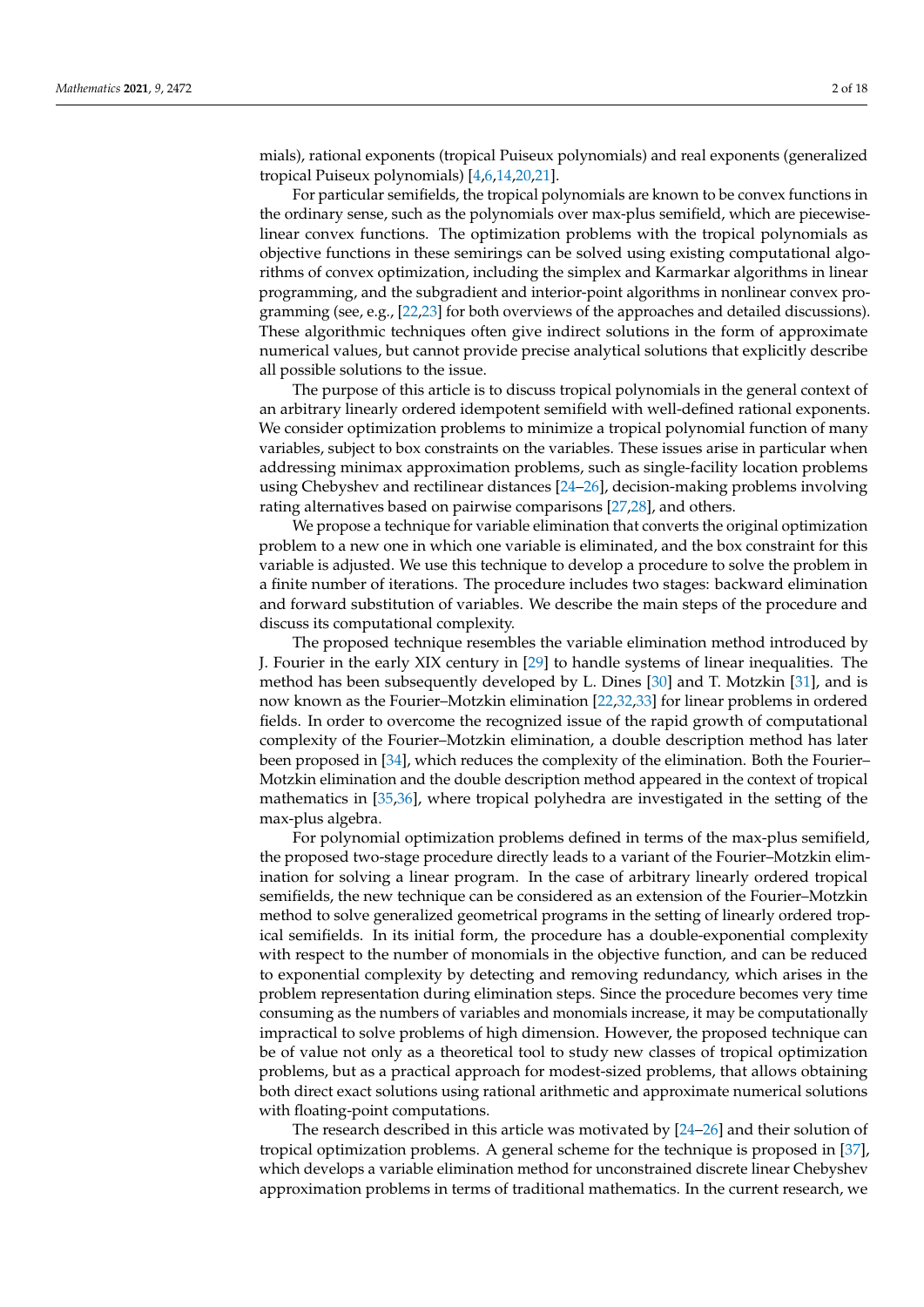extend the elimination method to solve tropical polynomial optimization problems in the general setting of an arbitrary linearly ordered idempotent semifield. In this case, the discrete Chebyshev approximation problems can be considered as a special instance of the tropical optimization problem. Moreover, in contrast to the solution technique in [\[37\]](#page-17-5), which does not take into account constraints imposed on the unknown variables, the new technique allows solving problems with box constraints on the variables.

The paper is organized as follows. In Section [2,](#page-2-0) we present an overview of the basic definitions and notation, including the notion of tropical Puiseux polynomials, which underlie the results obtained in the next sections. In Section [3,](#page-3-0) we formulate the multivariate polynomial optimization problem of interest, make some comments on the problem and offer a complete solution of the problem in one unknown variable. Section [4](#page-7-0) includes an elimination lemma that provides the basis for the solution procedure of the multivariate optimization problem. In Section [5,](#page-10-0) we outline the proposed solution procedure and discuss its computational complexity. Section [6](#page-13-0) presents application examples and related numerical results. We draw some conclusions in Section [7.](#page-15-0)

# <span id="page-2-0"></span>**2. Tropical Algebra and Tropical Polynomials**

This section introduces the fundamental definitions and notations that will be used in the subsequent sections to formulate and solve tropical polynomial optimization problems. For more information on tropical mathematics and its applications, consult [\[1](#page-16-0)[–6\]](#page-16-1).

#### *2.1. Idempotent Semifield*

Let **X** be a nonempty set, which is equipped with addition ⊕ and multiplication ⊗, and has distinct elements zero **0** and one **1** such that (**X**, **0**, ⊕) is an idempotent commutative monoid,  $(\mathbb{X} \setminus \{0\}, \mathbb{1}, \otimes)$  is an Abelian group, and multiplication distributes over addition. Under these conditions, the algebraic system  $(\mathbb{X}, \mathbb{0}, \mathbb{1}, \oplus, \otimes)$  is usually referred to as an idempotent (tropical) semifield.

Idempotent addition satisfies the property  $x \oplus x = x$  for all  $x \in \mathbb{X}$  and induces a partial order on  $\mathbb{X}$  by the rule: the relation  $x \leq y$  holds for  $x, y \in \mathbb{X}$  if and only if  $x \oplus y = y$ . From this definition follows that each *x* satisfies the inequality  $x \geq 0$ . We assume that this partial order is even a linear order on **X**.

For each nonzero  $x \in \mathbb{X}$ , there exists a multiplicative inverse  $x^{-1}$  such that  $xx^{-1} = \mathbb{1}$ (here and henceforth, the multiplication sign ⊗ is omitted for compactness). The power notation with integer exponents indicates iterated multiplication:  $0^n = 0$ ,  $x^0 = 1$ ,  $x^n = x^{n-1}x$ and  $x^{-n} = (x^{-1})^n$  for all nonzero *x* and positive integer *n*. We assume that the equation  $x^n = a$  has a unique solution *x* for each  $a \in \mathbb{X}$  and integer  $n > 0$ , and thus the semifield is radicable, which allows rational exponents. Moreover, the rational powers are assumed extended (by some appropriate limiting process) to real exponents. In what follows, the power notation is understood in terms of tropical algebra.

With respect to the order induced by idempotent addition, both addition and multiplication are monotone: the inequality  $x \le y$  yields  $x \oplus z \le y \oplus z$  and  $xz \le yz$ . Furthermore, addition possesses the extremal property (the majority law) in the form of the inequalities  $x \leq x \oplus y$  and  $y \leq x \oplus y$ . The inequality  $x \oplus y \leq z$  is equivalent to the pair of inequalities  $x \leq z$  and  $y \leq z$ . Finally, exponentiation is monotone in the sense that, for any  $x, y \neq 0$ , the inequality  $x \leq y$  results in  $x^r \geq y^r$  if  $r < 0$ , and  $x^r \leq y^r$  if  $r \geq 0$ .

Examples of the tropical semifield under consideration include the following algebraic systems (which are isomorphic to each other with obvious isomorphisms):

$$
\mathbb{R}_{\text{max},+} = (\mathbb{R} \cup \{-\infty\}, -\infty, 0, \text{max}, +),
$$
  
\n
$$
\mathbb{R}_{\text{min},+} = (\mathbb{R} \cup \{+\infty\}, +\infty, 0, \text{min}, +),
$$
  
\n
$$
\mathbb{R}_{\text{max}} = (\mathbb{R}_{+} \cup \{0\}, 0, 1, \text{max}, \times),
$$
  
\n
$$
\mathbb{R}_{\text{min}} = (\mathbb{R}_{+} \cup \{+\infty\}, +\infty, 1, \text{min}, \times),
$$

where **R** is the set of reals, and  $\mathbb{R}_+ = \{x > 0 | x \in \mathbb{R} \}.$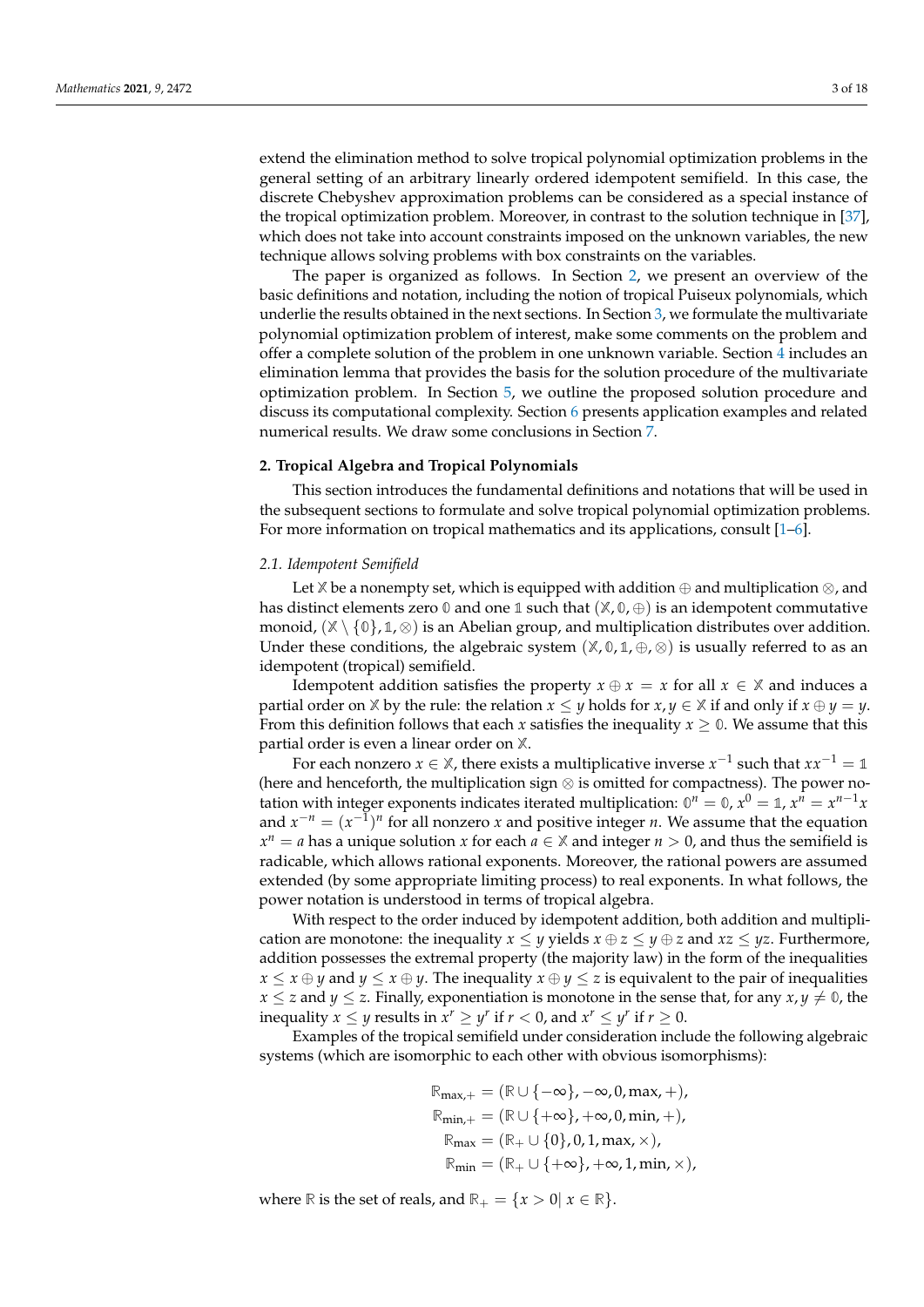The semifield  $\mathbb{R}_{\text{max},+}$  (also known as the max-plus algebra) has the operations  $\oplus$ defined as taking maximum max and  $\otimes$  as arithmetic addition  $+$ , with their neutral elements  $\emptyset$  given by  $-\infty$  and  $\emptyset$  by  $\emptyset$ . For each  $x \in \mathbb{R}$ , the inverse  $x^{-1}$  corresponds to the opposite number  $-x$  in the conventional algebra; the power *x<sup>y</sup>* coincides with the usual product *xy*, and thus is defined for all  $x, y \in \mathbb{R}$ . The order induced by idempotent addition is the natural linear order on **R**.

In the semifield  $\mathbb{R}_{\text{min}}$  (the min-algebra), the operations are  $\oplus = \min$  and  $\otimes = \times$ , and the neutral elements are  $\mathbb{0} = +\infty$  and  $\mathbb{1} = 1$ . The inversion and exponentiation have the standard interpretation, whereas the order produced by the addition  $\oplus$  is opposite to the linear order on **R**.

### *2.2. Tropical Puiseux Polynomials*

A tropical Puiseux monomial in *N* variables  $x_1, \ldots, x_N$  over  $X$  is a product of powers  $x_1^{p_1} \cdots x_N^{p_N}$  with exponents  $p_1, \ldots, p_N \in \mathbb{Q}$ , where  $\mathbb{Q}$  is the set of rationals. A tropical Puiseux polynomial is generally defined as a tropical linear combination of monomials  $x_1^{p_1} \cdots x_N^{p_N}$  with given nonzero coefficients  $a_{p_1,\dots,p_N} \in \mathbb{X}$  in the form

$$
f(x_1,\ldots,x_N)=\bigoplus_{(p_1,\ldots,p_N)\in P}a_{p_1,\ldots,p_N}x_1^{p_1}\cdots x_N^{p_N},\qquad x_j\neq 0,\qquad j=1,\ldots,N;
$$

where  $(p_1, \ldots, p_N)$  is the vector of exponents and  $P \subset \mathbb{Q}^N$  is a finite subset.

Since all coefficients satisfy the condition  $a_{p_1,...,p_N} > 0$ , and hence are tropically positive, the function *f* can also be considered as a tropical posynomial.

To simplify further formulas, we exploit an equivalent representation using a single index to label coefficients. Suppose that the polynomial *f* consists of *M* monomials, each given by its vector of exponents  $(p_1, \ldots, p_N)$ . Next, we assume that the monomials are ordered according to their vectors by using an appropriate ordering scheme (e.g., the lexicographic rule), and then consecutively numbered starting from 1 to *M*. We use the numbers  $i = 1, \ldots, M$  to relabel the coefficients as  $a_i$  and the components of the vectors of exponents as  $(p_{i1},...,p_{iN})$ . As a result, the tropical Puiseux polynomial can be written as

$$
f(x_1,\ldots,x_N)=\bigoplus_{i=1}^M a_i x_1^{p_{i1}}\cdots x_N^{p_{iN}}, \qquad x_j\neq 0, \qquad j=1,\ldots,N;
$$

where  $a_i \in \mathbb{X}$ ,  $a_i \neq \mathbb{0}$ , and  $p_{i1}, \ldots, p_{iN} \in \mathbb{Q}$  for all  $i = 1, \ldots, M$ .

Finally, we note that, in the context of the max-plus semifield  $\mathbb{R}_{\text{max},+}$ , the polynomial is represented in terms of the usual operations as

$$
f(x_1,...,x_N) = \max_{1 \le i \le M} (p_{i1}x_1 + \cdots + p_{iN}x_N + a_i)
$$

and thus defines a piecewise-linear convex function on  $\mathbb{R}^N$ . In the framework of  $\mathbb{R}_{min}$ , the conventional form of the polynomial becomes

$$
f(x_1,...,x_N) = \min_{1 \le i \le M} a_i x_1^{p_{i1}} \cdots x_N^{p_{iN}},
$$

which specifies a nonlinear concave (upper convex) function on  $\mathbb{R}^N_+$ .

# <span id="page-3-0"></span>**3. Polynomial Optimization Problems**

We are concerned with constrained optimization problems in the tropical algebra setting, where one needs to minimize, in terms of the order induced by idempotent addition, an objective function given by a tropical Puiseux polynomial, subject to box constraints on the unknown variables. Given parameters  $p_{ij} \in \mathbb{Q}$  and  $a_i, g_j, h_j \in \mathbb{X}$  such that  $a_i, h_j \neq \mathbb{0}$  and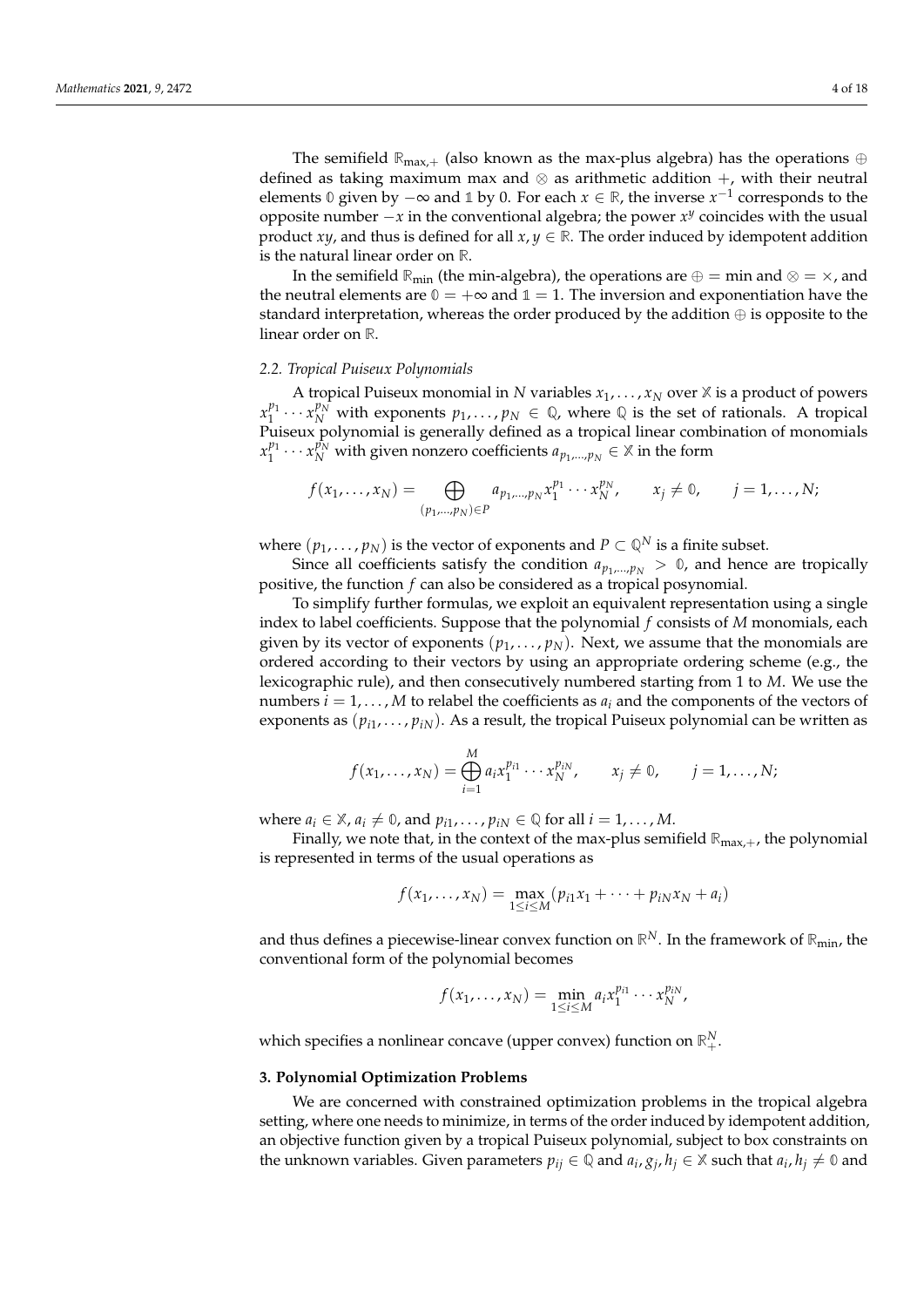$g_j \leq h_j$  for all  $i = 1, \ldots, M$  and  $j = 1, \ldots, N$ , the problem is to find nonzero  $x_1, \ldots, x_N \in \mathbb{X}$ that give

<span id="page-4-0"></span>
$$
\min_{x_1,\ldots,x_N} \bigoplus_{i=1}^M a_i x_1^{p_{i1}} \cdots x_N^{p_{iN}};
$$
\n
$$
\text{s.t.} \quad g_j \le x_j \le h_j, \qquad j = 1,\ldots,N.
$$
\n
$$
(1)
$$

Note that this problem can also be considered as a tropical analogue of a constrained geometric program.

The operator min in the formulation of problem [\(1\)](#page-4-0) is understood in the framework of the order on **X**, and thus the conventional interpretation of the optimization objective is dependent on the particular semifield. Specifically, if the problem is given in terms of the max-plus algebra  $\mathbb{R}_{\max,+}$ , it is a minimization problem in the ordinary sense as well.

When considered in the framework of min-algebra **R**min, this problem corresponds to an ordinary maximization problem since the objective min is treated in the sense of an order that is opposite to the natural linear order.

We observe that the polynomial optimization problems formulated in the sense of the semifields **R**max,<sup>+</sup> and **R**min,<sup>+</sup> can be represented as linear programs and then solved by appropriate computational schemes of linear programming, including the simplex and Karmarkar algorithms.

In terms of **R**max or **R**min, problem [\(1\)](#page-4-0) becomes a nonlinear convex or concave optimization problem, which can be handled using solution techniques available in convex programming, such as subgradient and interior-point algorithms.

These algorithmic approaches, which are focused on numerical solutions, cannot guarantee a direct solution in an explicit form. Below, we apply a tropical algebraic technique to solve the problem with one unknown variable in a general setting of an arbitrary idempotent semifield. In the next sections, we extend this solution to prove an elimination lemma that provides a basis for a complete analytical solution of the multivariate polynomial optimization problems.

In the case of one-variable polynomials, an analytical solution to the problem can be obtained as follows. Consider problem  $(1)$  with  $N = 1$  and represent it in a simplified form without indices that indicate the variable number, as the problem

<span id="page-4-1"></span>
$$
\min_{x} \bigoplus_{i=1}^{M} a_i x^{p_i};
$$
\n
$$
\text{s.t.} \quad g \le x \le h.
$$
\n
$$
(2)
$$

The next result offers a complete direct solution to the problem.

<span id="page-4-4"></span>**Proposition 1.** *The minimum value of the objective function in problem* [\(2\)](#page-4-1) *is equal to*

<span id="page-4-2"></span>
$$
\mu = \bigoplus_{\substack{1 \le i,k \le M \\ p_i < 0, \ p_k > 0}} a_i^{-\frac{p_k}{p_i - p_k}} a_k^{\frac{p_i}{p_i - p_k}} \oplus \bigoplus_{1 \le i \le M} (h^{-p_i} \oplus g^{-p_i})^{-1} a_i,\tag{3}
$$

*whereas all solutions are given by the condition*

<span id="page-4-3"></span>
$$
\bigoplus_{\substack{1 \le i \le M \\ p_i < 0}} \mu^{1/p_i} a_i^{-1/p_i} \oplus g \le x \le \left(\bigoplus_{\substack{1 \le i \le M \\ p_i > 0}} \mu^{-1/p_i} a_i^{1/p_i} \oplus h^{-1}\right)^{-1},\tag{4}
$$

*where and thereafter the empty sums are interpreted as* **0***.*

**Proof.** First, we use an auxiliary variable  $\lambda$  to rewrite the problem as the following extended constrained problem with two variables: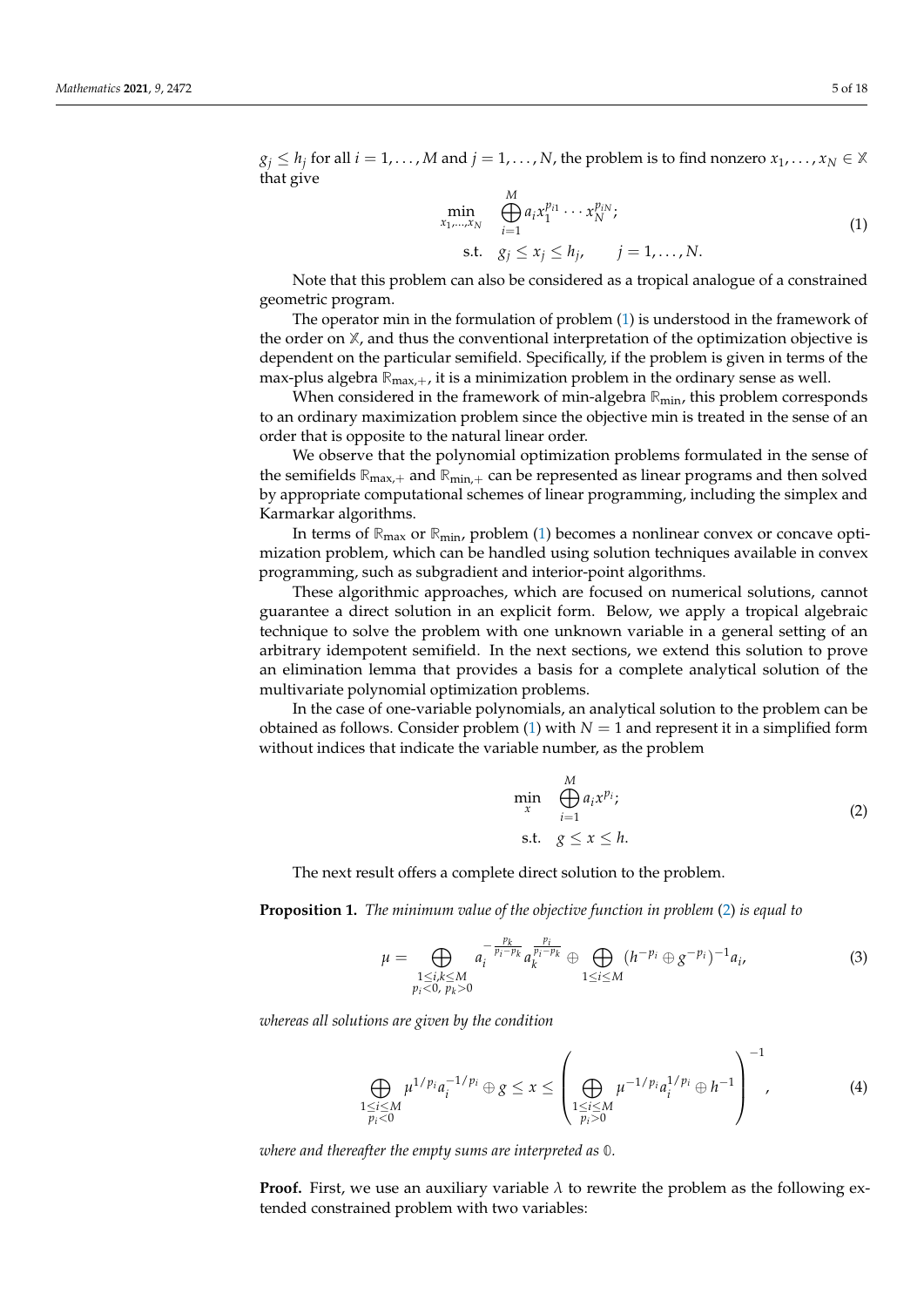$\min_{x,\lambda}$   $\lambda$ ; s.t. M *M i*=1  $a_ix^{p_i} \leq \lambda$ ,  $g \leq x \leq h$ .

We consider the first inequality constraint and apply properties of idempotent addition to represent it in equivalent form as the system of inequalities

$$
\lambda \geq a_i x^{p_i}; \qquad i=1,\ldots,M.
$$

Since both  $a_i \neq 0$  for all *i* and  $x \neq 0$  by assumption, the variable  $\lambda$  is bounded from below as  $\lambda \geq a_i x^{p_i} > 0$ .

After solving for  $x$  those inequalities which have nonzero exponents of  $x$ , the system takes the form

$$
x \geq \lambda^{1/p_i} a_i^{-1/p_i},
$$
  
\n
$$
p_i < 0;
$$
  
\n
$$
x^{-1} \geq \lambda^{-1/p_i} a_i^{1/p_i},
$$
  
\n
$$
p_i > 0;
$$
  
\n
$$
p_i > 0;
$$
  
\n
$$
p_i = 0;
$$
  
\n
$$
i = 1, ..., M.
$$

Combining the inequalities with common left-hand sides and adding the box constraint  $g \le x \le h$  rewritten as two inequalities  $x \ge g$  and  $x^{-1} \ge h^{-1}$  yield

<span id="page-5-0"></span>
$$
x \geq \bigoplus_{p_i < 0} \lambda^{1/p_i} a_i^{-1/p_i} \oplus g,
$$
\n
$$
x^{-1} \geq \bigoplus_{p_i > 0} \lambda^{-1/p_i} a_i^{1/p_i} \oplus h^{-1},
$$
\n
$$
\lambda \geq \bigoplus_{p_i = 0} a_i.
$$
\n
$$
(5)
$$

We take the first two inequalities at [\(5\)](#page-5-0) to couple into the double inequality

<span id="page-5-1"></span>
$$
\bigoplus_{p_i<0}\lambda^{1/p_i}a_i^{-1/p_i}\oplus g\leq x\leq \left(\bigoplus_{p_i>0}\lambda^{-1/p_i}a_i^{1/p_i}\oplus h^{-1}\right)^{-1}.\tag{6}
$$

This inequality specifies a consistent boundary condition for the unknown  $x$  if and only if the inequality

$$
\bigoplus_{p_i<0}\lambda^{1/p_i}a_i^{-1/p_i}\oplus g\leq \left(\bigoplus_{p_i>0}\lambda^{-1/p_i}a_i^{1/p_i}\oplus h^{-1}\right)^{-1}
$$

holds, which is equivalent to the inequality

$$
\left(\bigoplus_{p_i<0}\lambda^{1/p_i}a_i^{-1/p_i}\oplus g\right)\left(\bigoplus_{p_k>0}\lambda^{-1/p_k}a_k^{1/p_k}\oplus h^{-1}\right)\leq 1.
$$

We now solve the obtained inequality for  $\lambda$ . After expanding the left-hand side, we replace this inequality by the equivalent system of four inequalities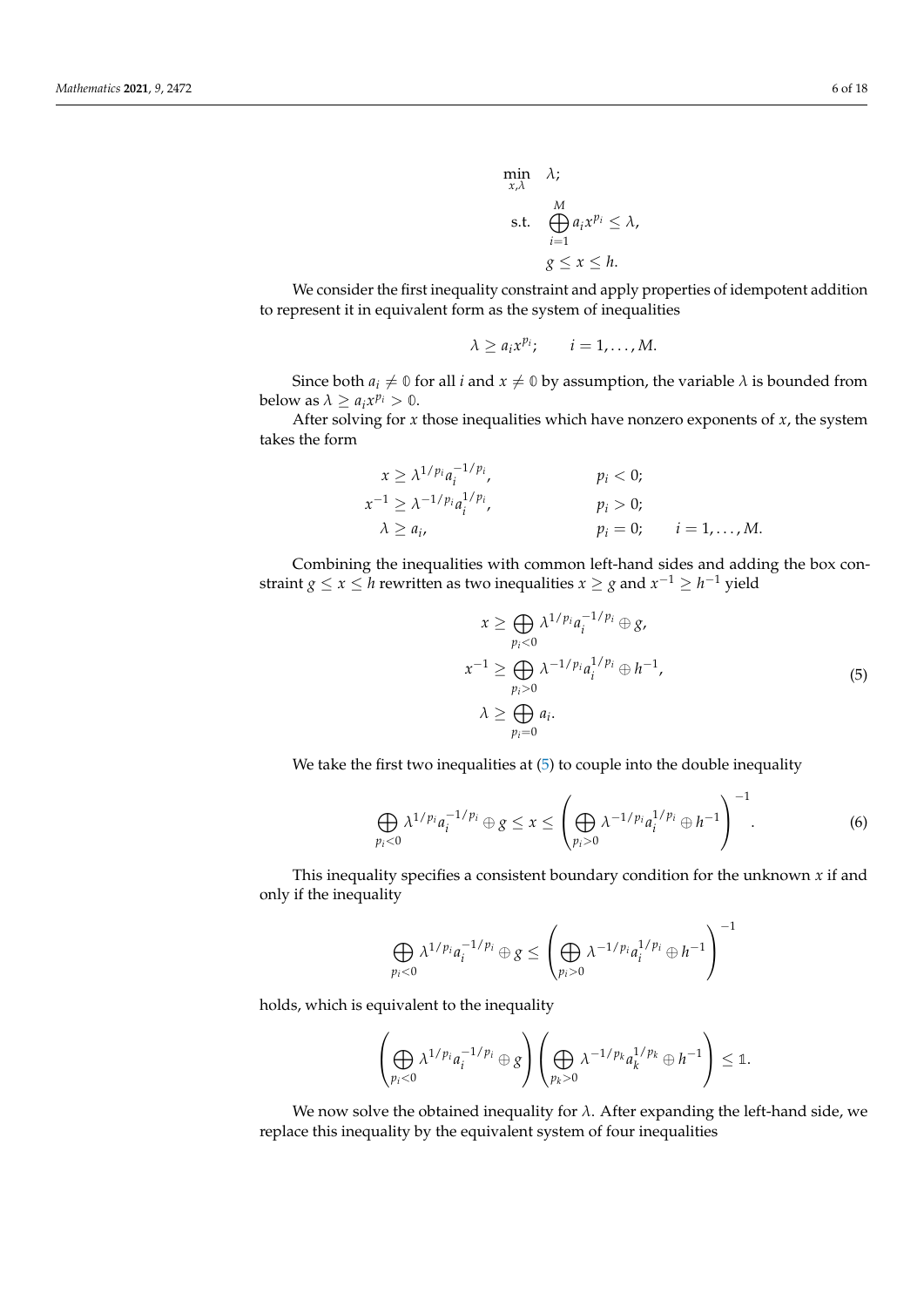$$
\bigoplus_{p_i < 0, \ p_k > 0} \lambda^{1/p_i - 1/p_k} a_i^{-1/p_i} a_k^{1/p_k} \leq 1,
$$
\n
$$
h^{-1} \bigoplus_{p_i < 0} \lambda^{1/p_i} a_i^{-1/p_i} \leq 1,
$$
\n
$$
g \bigoplus_{p_k > 0} \lambda^{-1/p_k} a_k^{1/p_k} \leq 1,
$$
\n
$$
gh^{-1} \leq 1.
$$

We note that the last inequality is equivalent to  $g \leq h$ , and hence is valid. Consider the first inequality of this system, written in the form

$$
\bigoplus_{p_i<0, p_k>0} \lambda^{-\frac{p_i-p_k}{p_i p_k}} a_i^{-\frac{1}{p_i}} a_k^{\frac{1}{p_k}} \leq 1,
$$

and observe that the exponents of  $\lambda$  in all terms satisfy the condition

$$
-\frac{p_i-p_k}{p_i p_k} < 0.
$$

In a similar way as before, we represent the first inequality as a set of inequalities, one for each *i* and *k*. We solve all inequalities in this set for  $\lambda$  and then combine the results into one inequality to bound *λ* from below as

$$
\lambda \geq \bigoplus_{p_i < 0, p_k > 0} a_i^{-\frac{p_k}{p_i - p_k}} a_k^{\frac{p_i}{p_i - p_k}}.
$$

Furthermore, application of the same solution technique to the second and third inequality of the above system yields the result

$$
\lambda \geq \bigoplus_{p_i < 0} h^{p_i} a_i,
$$
\n
$$
\lambda \geq \bigoplus_{p_i > 0} g^{p_i} a_i.
$$

Let us verify that these two inequalities together with the last inequality at  $(5)$  are equivalent to an inequality that offers another lower bound for *λ* as follows:

$$
\lambda \geq \bigoplus_{1 \leq i \leq M} (h^{-p_i} \oplus g^{-p_i})^{-1} a_i.
$$

Indeed, with the condition  $g \leq h$ , for each *i*, we obtain

$$
(h^{-p_i} \oplus g^{-p_i})^{-1} = \begin{cases} h^{p_i}, & \text{if } p_i < 0; \\ \mathbb{1}, & \text{if } p_i = 0; \\ g^{p_i}, & \text{if } p_i > 0. \end{cases}
$$

Substitution into the above inequality allows us to split its right-hand side into three sums and then rewrite the inequality as three inequalities corresponding to the positive, zero and negative exponents *p<sup>i</sup>* .

Finally, we combine both lower bounds into one bound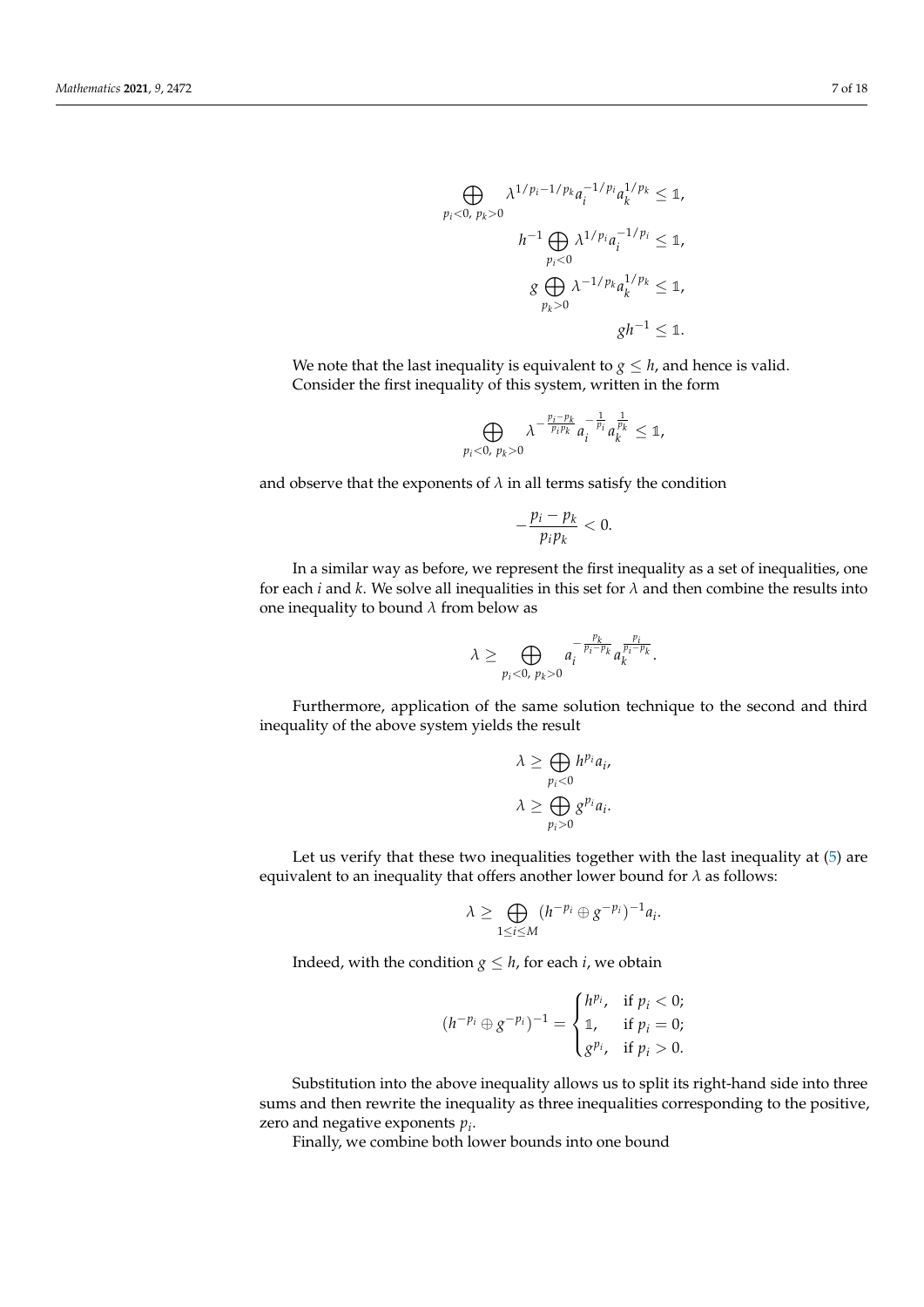$$
\lambda \geq \bigoplus_{\substack{1 \leq i,k \leq M \\ p_i < 0, \ p_k > 0}} a_i^{-\frac{p_k}{p_i - p_k}} a_k^{\frac{p_i}{p_i - p_k}} \oplus \bigoplus_{1 \leq i \leq M} (h^{-p_i} \oplus g^{-p_i})^{-1} a_i.
$$

We take the right-hand side of this inequality as the minimum of  $\lambda$  in the extended problem, which is the minimum in problem [\(2\)](#page-4-1) as well. We denote this minimum by *µ* to write equality [\(3\)](#page-4-2).

All solutions *x* that achieve this minimum are given by inequality [\(6\)](#page-5-1) with  $\lambda$  substituted by  $\mu$ , which yields [\(4\)](#page-4-3).  $\Box$ 

Note that the number of tropical summands in the first sum at [\(3\)](#page-4-2) attains its maximum  $\left\lfloor M^2/4 \right\rfloor$ , when there are no zero exponents  $p_i$  and the number of positive and negative exponents are minimally different.

#### <span id="page-7-0"></span>**4. Elimination of Variables**

In this section, we demonstrate how the solution of the polynomial optimization problem with  $N > 1$  variables can be reduced to the solution of a problem of the same form, but with one unknown variable less. This result serves as the key component of a solution procedure presented below, which allows one to solve the problem in a finite number of iterations.

We describe an algebraic transformation technique used to eliminate a variable from the objective function, and then to rearrange this function and modify the box constraint for the variable eliminated. The technique follows similar principles to the Fourier–Motzkin elimination method [\[22,](#page-16-14)[32,](#page-17-0)[33\]](#page-17-1), and extends this method, initially designed in the framework of ordered fields, to optimization problems in tropical semifields.

In the same way as in Proposition [1,](#page-4-4) we introduce an auxiliary parameter to represent the minimum value of the objective function and to replace this function with a system of parameterized inequalities. The system is solved with respect to the variable *xN*, and the solution obtained is combined with the box constraint for  $x_N$  to derive a new parameterized box constraint. The condition for the new constraint to be consistent is used to establish a lower bound for the parameter, which serves as an objective function in the reduced problem.

The formal basis of the technique is provided by the following result.

**Lemma 1.** *Problem* [\(1\)](#page-4-0) *is equivalent to the problem*

<span id="page-7-1"></span>
$$
\min_{x_1, ..., x_{N-1}} \bigoplus_{i=1}^{M^2+M} b_i x_1^{q_{i1}} \cdots x_{N-1}^{q_{i,N-1}};
$$
\n
$$
\text{s.t.} \quad g_j \le x_j \le h_j, \qquad j = 1, ..., N-1;
$$
\n
$$
(7)
$$

*together with the double inequality*

<span id="page-7-2"></span>
$$
\bigoplus_{i=1}^{M} c_{i} x_{1}^{r_{i1}} \cdots x_{N-1}^{r_{i,N-1}} \oplus g_{N} \leq x_{N} \leq \left( \bigoplus_{i=1}^{M} d_{i} x_{1}^{s_{i1}} \cdots x_{N-1}^{s_{i,N-1}} \oplus h_{N}^{-1} \right)^{-1}, \tag{8}
$$

*where and thereafter the empty products are interpreted as* 1, and for all  $i, k = 1, \ldots, M$  and  $j = 1, \ldots, N - 1$ , the following notation is used: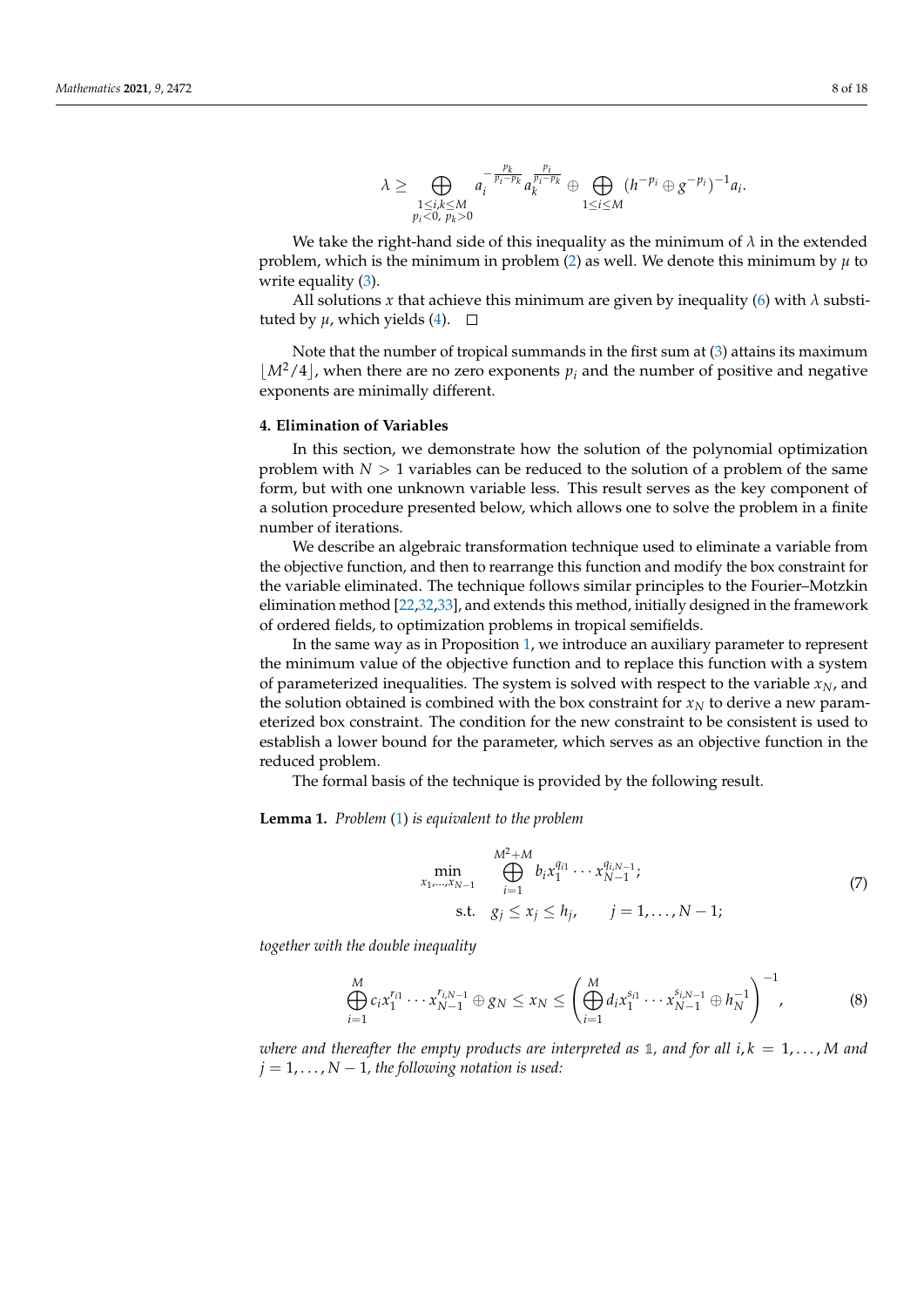<span id="page-8-1"></span>
$$
q_{M(i-1)+k,j} = \begin{cases} -\frac{p_{ij}p_{kN} - p_{kj}p_{iN}}{p_{iN} - p_{kN}}, & \text{if } p_{iN} < 0 \text{ and } p_{kN} > 0; \\ 0, & \text{otherwise}; \end{cases}
$$
  
\n
$$
q_{M^2+i,j} = p_{ij};
$$
  
\n
$$
r_{ij} = \begin{cases} -p_{ij}/p_{iN}, & \text{if } p_{iN} < 0; \\ 0, & \text{otherwise}; \end{cases}
$$
  
\n
$$
s_{ij} = \begin{cases} p_{ij}/p_{iN}, & \text{if } p_{iN} > 0; \\ 0, & \text{otherwise}; \end{cases}
$$
  
\n
$$
b_{M(i-1)+k} = \begin{cases} a_i^{-\frac{p_{iN}}{p_{iN} - p_{kN}}} a_k^{\frac{p_{iN}}{p_{iN} - p_{kN}}}, & \text{if } p_{iN} < 0 \text{ and } p_{kN} > 0; \\ 0, & \text{otherwise}; \end{cases}
$$
  
\n
$$
b_{M^2+i} = (h_N^{-p_{iN}} \oplus g_N^{-p_{iN}})^{-1} a_i;
$$
  
\n
$$
c_i = \begin{cases} \mu^{1/p_{iN}} a_i^{-1/p_{iN}}, & \text{if } p_{iN} < 0; \\ 0, & \text{otherwise}; \end{cases}
$$
  
\n
$$
d_i = \begin{cases} \mu^{-1/p_{iN}} a_i^{1/p_{iN}}, & \text{if } p_{iN} > 0; \\ 0, & \text{otherwise}; \end{cases}
$$

*and µ is the minimum of the objective function in problem* [\(7\)](#page-7-1)*.*

**Proof.** With an auxiliary parameter  $\lambda$ , problem [\(1\)](#page-4-0) is represented as

$$
\min_{x_1, \dots, x_N, \lambda} \lambda;
$$
\n
$$
\sum_{i=1}^M a_i x_1^{p_{i1}} \cdots x_N^{p_{iN}} \le \lambda,
$$
\n
$$
g_j \le x_j \le h_j, \qquad j = 1, \dots, N.
$$

We replace the first inequality constraint by the system of inequalities

$$
\lambda \geq a_i x_1^{p_{i1}} \cdots x_N^{p_{iN}}; \qquad i = 1, \ldots, M;
$$

and then solve each inequality for  $x_N$  to obtain the inequalities

$$
x_N \geq \lambda^{1/p_{iN}} a_i^{-1/p_{iN}} x_1^{-p_{i1}/p_{iN}} \cdots x_{N-1}^{-p_{i,N-1}/p_{iN}}, \qquad p_{iN} < 0; \n x_N^{-1} \geq \lambda^{-1/p_{iN}} a_i^{1/p_{iN}} x_1^{p_{i1}/p_{iN}} \cdots x_{N-1}^{p_{i,N-1}/p_{iN}}, \qquad p_{iN} > 0; \n \lambda \geq a_i x_1^{p_{i1}} \cdots x_{N-1}^{p_{i,N-1}}, \qquad p_{iN} = 0; \qquad i = 1, ..., M.
$$

Combining the inequalities obtained and the box constraint for  $x_N$  results in the system

<span id="page-8-0"></span>
$$
x_N \geq \bigoplus_{\substack{1 \leq i \leq M \\ p_{iN} < 0}} \lambda^{1/p_{iN}} a_i^{-1/p_{iN}} x_1^{-p_{i1}/p_{iN}} \cdots x_{N-1}^{-p_{i,N-1}/p_{iN}} \oplus g_N,
$$
\n
$$
x_N^{-1} \geq \bigoplus_{\substack{1 \leq i \leq M \\ p_{iN} > 0}} \lambda^{-1/p_{iN}} a_i^{1/p_{iN}} x_1^{p_{i1}/p_{iN}} \cdots x_{N-1}^{p_{i,N-1}/p_{iN}} \oplus h_N^{-1},
$$
\n
$$
\lambda \geq \bigoplus_{\substack{1 \leq i \leq M \\ p_{iN} = 0}} a_i x_1^{p_{i1}} \cdots x_{N-1}^{p_{i,N-1}},
$$
\n(10)

The first two inequalities in [\(10\)](#page-8-0) lead to the double inequality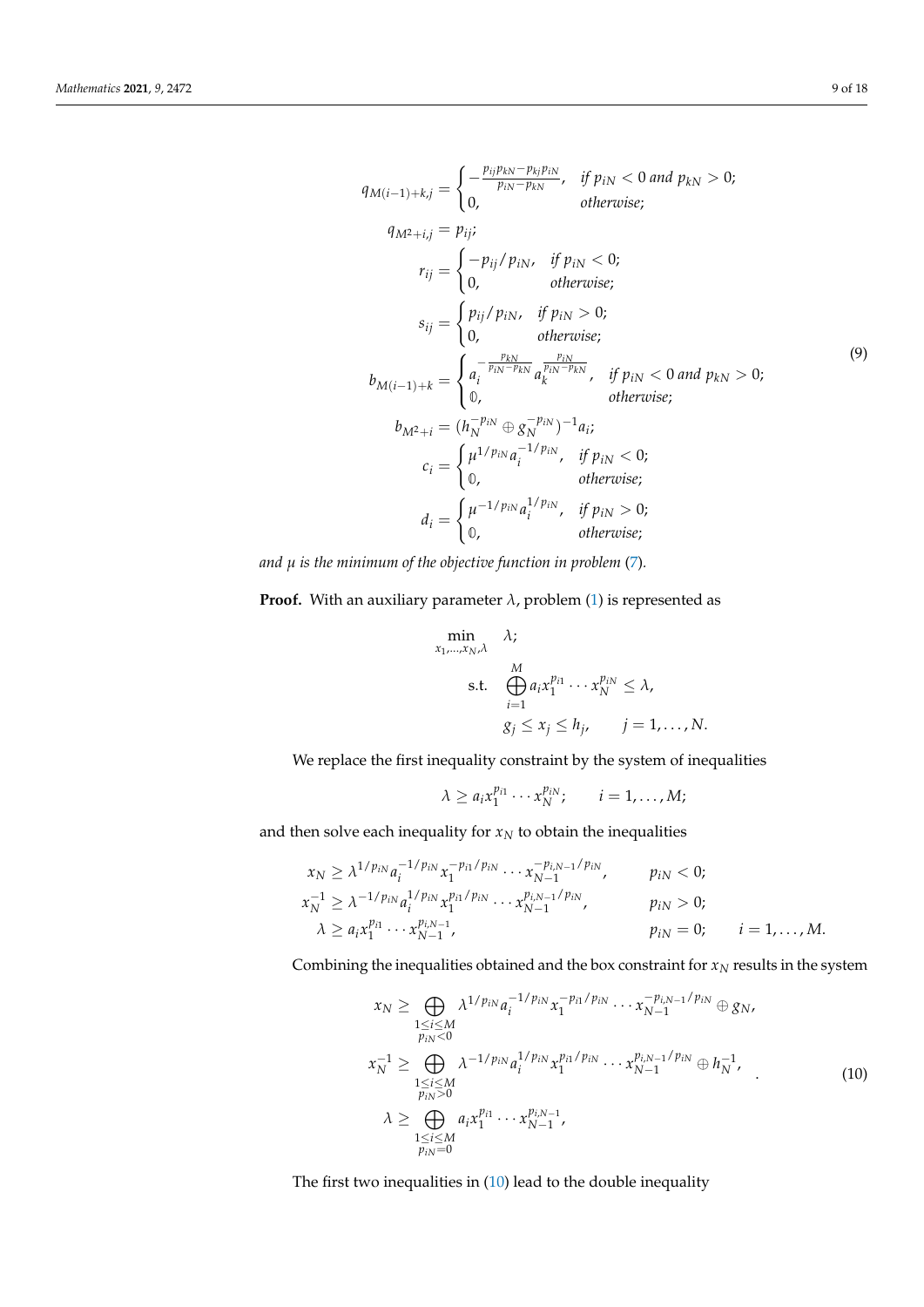<span id="page-9-0"></span>
$$
\bigoplus_{\substack{1 \le i \le M \\ p_{iN} < 0}} \lambda^{1/p_{iN}} a_i^{-1/p_{iN}} x_1^{-p_{i1}/p_{iN}} \cdots x_{N-1}^{-p_{i,N-1}/p_{iN}} \oplus g_N \le x_N
$$
\n
$$
\le \left( \bigoplus_{\substack{1 \le i \le M \\ p_{iN} > 0}} \lambda^{-1/p_{iN}} a_i^{1/p_{iN}} x_1^{p_{i1}/p_{iN}} \cdots x_{N-1}^{p_{i,N-1}/p_{iN}} \oplus h_N^{-1} \right)^{-1} . \tag{11}
$$

This double inequality implies that its left part is less or equal to the right, which is equivalent to the inequality

$$
\left(\bigoplus_{\substack{1 \leq i \leq M \\ p_{iN} < 0}} \lambda^{1/p_{iN}} a_i^{-1/p_{iN}} x_1^{-p_{i1}/p_{iN}} \cdots x_{N-1}^{-p_{i,N-1}/p_{iN}} \oplus g_N\right) \newline \otimes \left(\bigoplus_{\substack{1 \leq i \leq M \\ p_{kN} > 0}} \lambda^{-1/p_{kN}} a_k^{1/p_{kN}} x_1^{p_{k1}/p_{kN}} \cdots x_{N-1}^{p_{k,N-1}/p_{kN}} \oplus h_N^{-1}\right) \leq \mathbb{1}.
$$

By expanding double brackets, we split the inequality into four inequalities

$$
\bigoplus_{\substack{1 \le i,k \le M \\ p_{iN} < 0, p_{kN} > 0}} \lambda^{1/p_{iN} - 1/p_{kN}} a_i^{-1/p_{iN}} a_k^{1/p_{kN}} \\
\otimes x_1^{-p_{i1}/p_{iN} + p_{k1}/p_{kN}} \cdots x_{N-1}^{-p_{i,N-1}/p_{iN} + p_{k,N-1}/p_{kN}} \le 1,
$$
\n
$$
h_N^{-1} \bigoplus_{\substack{1 \le i \le M \\ p_{iN} < 0}} \lambda^{1/p_{iN}} a_i^{-1/p_{iN}} x_1^{-p_{i1}/p_{iN}} \cdots x_{N-1}^{-p_{i,N-1}/p_{iN}} \le 1,
$$
\n
$$
g_N \bigoplus_{\substack{1 \le k \le M \\ p_{kN} > 0}} \lambda^{-1/p_{kN}} a_k^{1/p_{kN}} x_1^{p_{k1}/p_{kN}} \cdots x_{N-1}^{p_{k,N-1}/p_{kN}} \le 1,
$$
\n
$$
g_N h_N^{-1} \le 1,
$$

where the last inequality trivially holds by assumption.

The solution of the first inequality for *λ* yields a lower bound for *λ*, given by

$$
\lambda \geq \bigoplus_{\substack{1 \leq i,k \leq M \\ p_{iN} < 0, \ p_{kN} > 0}} a_i^{-\frac{p_{kN}}{p_{iN}-p_{kN}}} a_k^{\frac{p_{iN}}{p_{iN}-p_{kN}}} x_1^{-\frac{p_{i1}p_{kN}-p_{k1}p_{iN}}{p_{iN}-p_{kN}}} \cdots x_{N-1}^{-\frac{p_{i,N-1}p_{kN}-p_{k,N-1}p_{iN}}{p_{iN}-p_{kN}}}.
$$

Next, we solve the second and third inequality for  $\lambda$  to write the inequalities

$$
\lambda \geq \bigoplus_{\substack{1 \leq i \leq M \\ p_{iN} < 0 \\ 1 \leq i \leq M}} h_N^{p_{iN}} a_i x_1^{p_{i1}} \cdots x_{N-1}^{p_{i,N-1}},
$$
\n
$$
\lambda \geq \bigoplus_{\substack{1 \leq i \leq M \\ p_{iN} > 0}} g_N^{p_{iN}} a_i x_1^{p_{i1}} \cdots x_{N-1}^{p_{i,N-1}},
$$

and then combine them with the last inequality at [\(10\)](#page-8-0) to derive another bound

$$
\lambda \geq \bigoplus_{1 \leq i \leq M} (h_N^{-p_{iN}} \oplus g_N^{-p_{iN}})^{-1} a_i x_1^{p_{i1}} \cdots x_{N-1}^{p_{i,N-1}}.
$$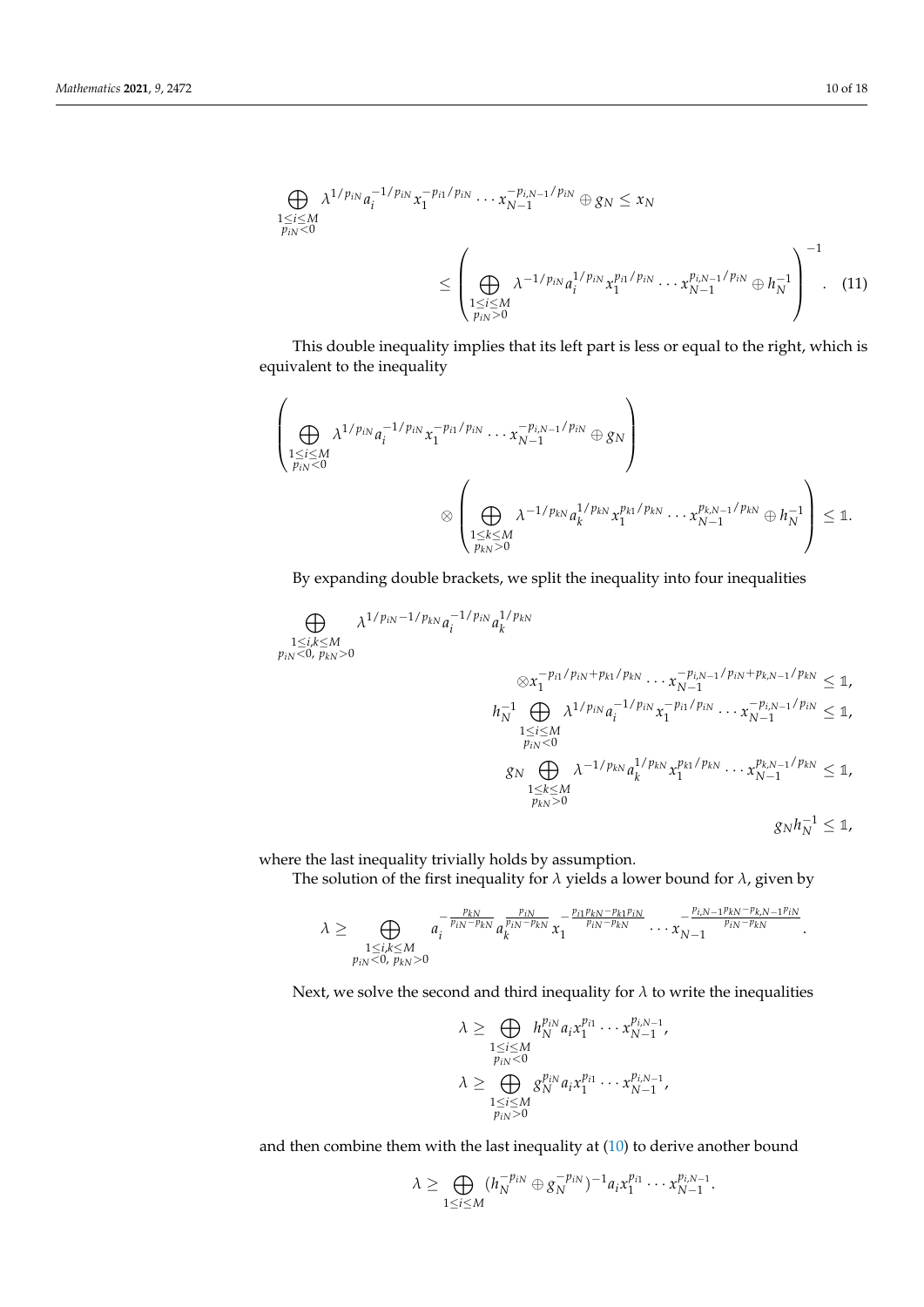By coupling both lower bounds, we obtain

$$
\lambda \geq \bigoplus_{\substack{1 \leq i,k \leq M \\ p_{iN} < 0, \ p_{kN} > 0}} a_i^{-\frac{p_{kN}}{p_{iN} - p_{kN}}} a_k^{\frac{p_{iN}}{p_{iN} - p_{kN}}} x_1^{-\frac{p_{i1}p_{kN} - p_{k1}p_{iN}}{p_{iN} - p_{kN}}} \cdots x_{N-1}^{-\frac{p_{i,N-1}p_{kN} - p_{kN-1}p_{iN}}{p_{iN} - p_{kN}}} \newline \qquad \oplus \bigoplus_{\substack{1 \leq i \leq M \\ 1 \leq i \leq M}} (h_N^{-p_{iN}} \oplus g_N^{-p_{iN}})^{-1} a_i x_1^{p_{i1}} \cdots x_{N-1}^{p_{i,N-1}}.
$$

With the notation given by  $(9)$ , the last inequality becomes

$$
\lambda \geq \bigoplus_{i=1}^{M^2+M} b_i x_1^{q_{i1}} \cdots x_{N-1}^{q_{i,N-1}}.
$$

It is easy to see that a sufficient part of the coefficients  $b_i$  for  $i=1,\ldots,M^2$  are equal to 0. Indeed, it follows from the definition of  $b_i$  at [\(9\)](#page-8-1) that the maximum number of nonzero coefficients among the first  $M^2$  is bounded from above by  $M^2/4$ . As a result, the actual number of monomials in the polynomial on the right-hand side of the above inequality is not greater than  $M^2/4 + M$ .

It remains to see that finding the minimum value of  $\lambda$  in this inequality under the box-constraints  $g_j \leq x_j \leq h_j$  for all  $j = 1, ..., N-1$  is equivalent to the solution of problem [\(7\)](#page-7-1).

At the same time, with the minimum of  $\lambda$  denoted by  $\mu$  and the notation at [\(9\)](#page-8-1), the box constraint for  $x_N$  in the form of [\(11\)](#page-9-0) reduces to [\(8\)](#page-7-2).  $\Box$ 

To conclude this section, we note that the proof of the lemma remains valid if we allow the tropical Puiseux polynomials to have real exponents, and thus extend the result to cover optimization problems with generalized tropical Puiseux polynomials.

# <span id="page-10-0"></span>**5. Solution Procedure**

We now describe a solution procedure that applies the elimination lemma to find all solutions of problem [\(1\)](#page-4-0) in a finite number of steps. As in the process of the Fourier– Motzkin elimination, the procedure includes two phases: (i) backward elimination and (ii) forward substitution of variables.

#### *5.1. Backward Elimination and Forward Substitution*

The backward elimination phase consists of successive steps of eliminating the variables from  $x_N$  to  $x_1$ . Upon completion of this phase, the objective function of the problem reduces to a constant that is equal to the minimum value of this function. As another result, both lower and upper bounds for each variable are derived in the form of polynomial functions of other variables and the minimum value of the objective function.

The forward substitution phase involves steps of evaluating the lower and upper bounds for each variable from  $x_1$  to  $x_N$ . The phase starts with calculating the bounds for the variable  $x_1$ , which are dependent only on the minimum of the objective function. Substitution of a value of  $x_1$ , which satisfies these bounds, yields the bounds for  $x_2$ , and so on. The last step produces lower and upper bounds for the variable  $x_N$ , and thereby completes the solution.

To describe the procedure more formally, first consider the variable elimination phase. For each  $n = N, N - 1, \ldots, 1$ , the procedure gradually rearranges problem [\(1\)](#page-4-0) into the problems

$$
\min_{x_1,\dots,x_{n-1}} \bigoplus_{i=1}^{M_{n-1}} a_i^{(n-1)} x_1^{p_{i1}^{(n-1)}} \cdots x_{n-1}^{p_{i,n-1}^{(n-1)}};
$$
\n
$$
\text{s.t.} \quad g_j \le x_j \le h_j, \qquad j = 1,\dots, n-1;
$$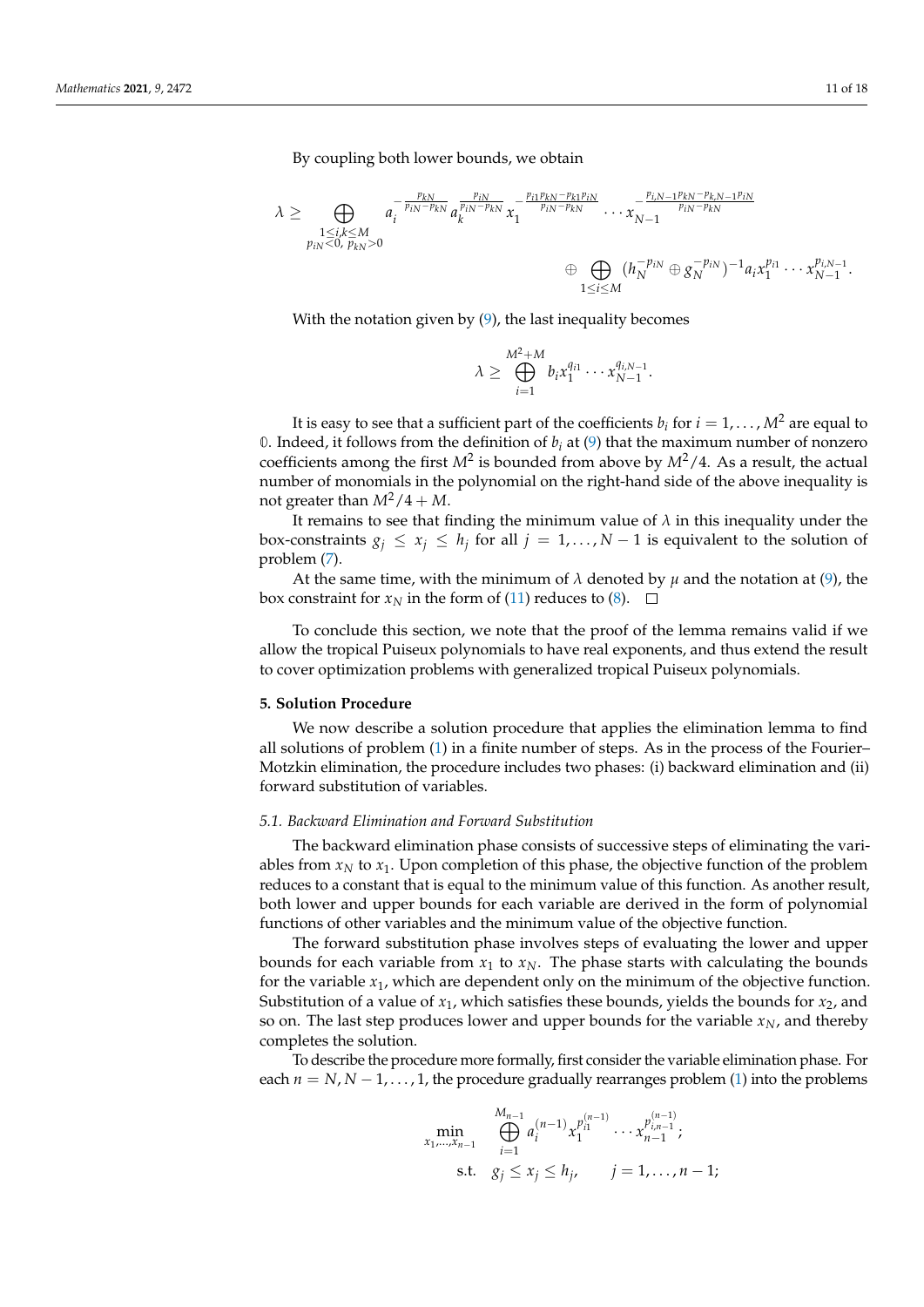where  $M_{n-1} = M_n^2 + M_n$  with  $M_N = M$ , and for all  $i, k = 1, ..., M_n$  and  $j = 1, ..., n-1$ , the following recurrent relations are used:

$$
p_{M_n(i-1)+k,j}^{(n-1)} = \begin{cases} -\frac{p_{ij}^{(n)} p_{kn}^{(n)} - p_{kj}^{(n)} p_{in}^{(n)}}{p_{in}^{(n)} - p_{kn}^{(n)}}, & \text{if } p_{in}^{(n)} < 0 \text{ and } p_{kn}^{(n)} > 0; \\ 0, & \text{otherwise}; \end{cases}
$$
  
\n
$$
p_{M_n^2+i,j}^{(n-1)} = p_{ij}^{(n)};
$$
  
\n
$$
a_{M_n(i-1)+k}^{(n-1)} = \begin{cases} a_n^{(n)} - \frac{p_{kn}^{(n)}}{p_{in}^{(n)} - p_{kn}^{(n)}} (a_k^{(n)})^{\frac{p_{in}^{(n)}}{p_{in}^{(n)} - p_{kn}^{(n)}}}, & \text{if } p_{in}^{(n)} < 0 \text{ and } p_{kn}^{(n)} > 0; \\ 0, & \text{otherwise}; \end{cases}
$$
  
\n
$$
a_{M_n^2+i}^{(n-1)} = (h_n^{-p_{in}^{(n)}} \oplus g_n^{-p_{in}^{(n)}})^{-1} a_i^{(n)}
$$

together with the conditions  $a_i^{(N)} = a_i$  and  $p_{ij}^{(N)} = p_{ij}$ .

The phase ends at  $n = 1$ , when the objective function becomes the constant

$$
\mu = \bigoplus_{i=1}^{M_0} a_i^{(0)},
$$

which specifies the minimum value of the objective function in problem [\(1\)](#page-4-0).

Furthermore, the procedure constructs a system of box constraints given for each  $n = N$ ,  $N - 1$ , ..., 1 by the double inequalities

$$
\bigoplus_{i=1}^{M_n} c_i^{(n-1)} x_1^{r_{i1}^{(n-1)}} \cdots x_{n-1}^{r_{i,n-1}^{(n-1)}} \oplus g_n \leq x_n \leq \left( \bigoplus_{i=1}^{M_n} d_i^{(n-1)} x_1^{s_{i1}^{(n-1)}} \cdots x_{n-1}^{s_{i,n-1}^{(n-1)}} \oplus h_n^{-1} \right)^{-1},
$$

using for all  $i = 1, ..., M_n$  and  $j = 1, ..., n - 1$ , the following recurrent relations:

$$
r_{ij}^{(n-1)} = \begin{cases} -p_{ij}^{(n)}/p_{in}^{(n)}, & \text{if } p_{in}^{(n)} < 0; \\ 0, & \text{otherwise}; \end{cases}
$$
  
\n
$$
s_{ij}^{(n-1)} = \begin{cases} p_{ij}^{(n)}/p_{in}^{(n)}, & \text{if } p_{in}^{(n)} > 0; \\ 0, & \text{otherwise}; \end{cases}
$$
  
\n
$$
c_i^{(n-1)} = \begin{cases} \mu^{1/p_{in}^{(n)}}(a_i^{(n)})^{-1/p_{in}^{(n)}, & \text{if } p_{in}^{(n)} < 0; \\ 0, & \text{otherwise}; \end{cases}
$$
  
\n
$$
d_i^{(n-1)} = \begin{cases} \mu^{-1/p_{in}^{(n)}}(a_i^{(n)})^{1/p_{in}^{(n)}, & \text{if } p_{in}^{(n)} > 0; \\ 0, & \text{otherwise}. \end{cases}
$$

The forward substitution phase exploits the box constraints to calculate, one by one, the lower and upper bounds for the unknown variables  $x_n$  for all  $n = 1, \ldots, N$ . The phase begins with the derivation of the box constraint for *x*1, which is given by constant bounds as

$$
\bigoplus_{i=1}^{M_1} c_i^{(0)} \oplus g_1 \le x_1 \le \left(\bigoplus_{i=1}^{M_1} d_i^{(0)} \oplus h_1^{-1}\right)^{-1}.
$$

As the next step, substitution of a value for  $x_1$ , which satisfies the inequality, into the box constraint for *x*<sup>2</sup> yields a box constraint with constant bounds for *x*2. In the same way, further steps make it possible to fix the values of the other variables.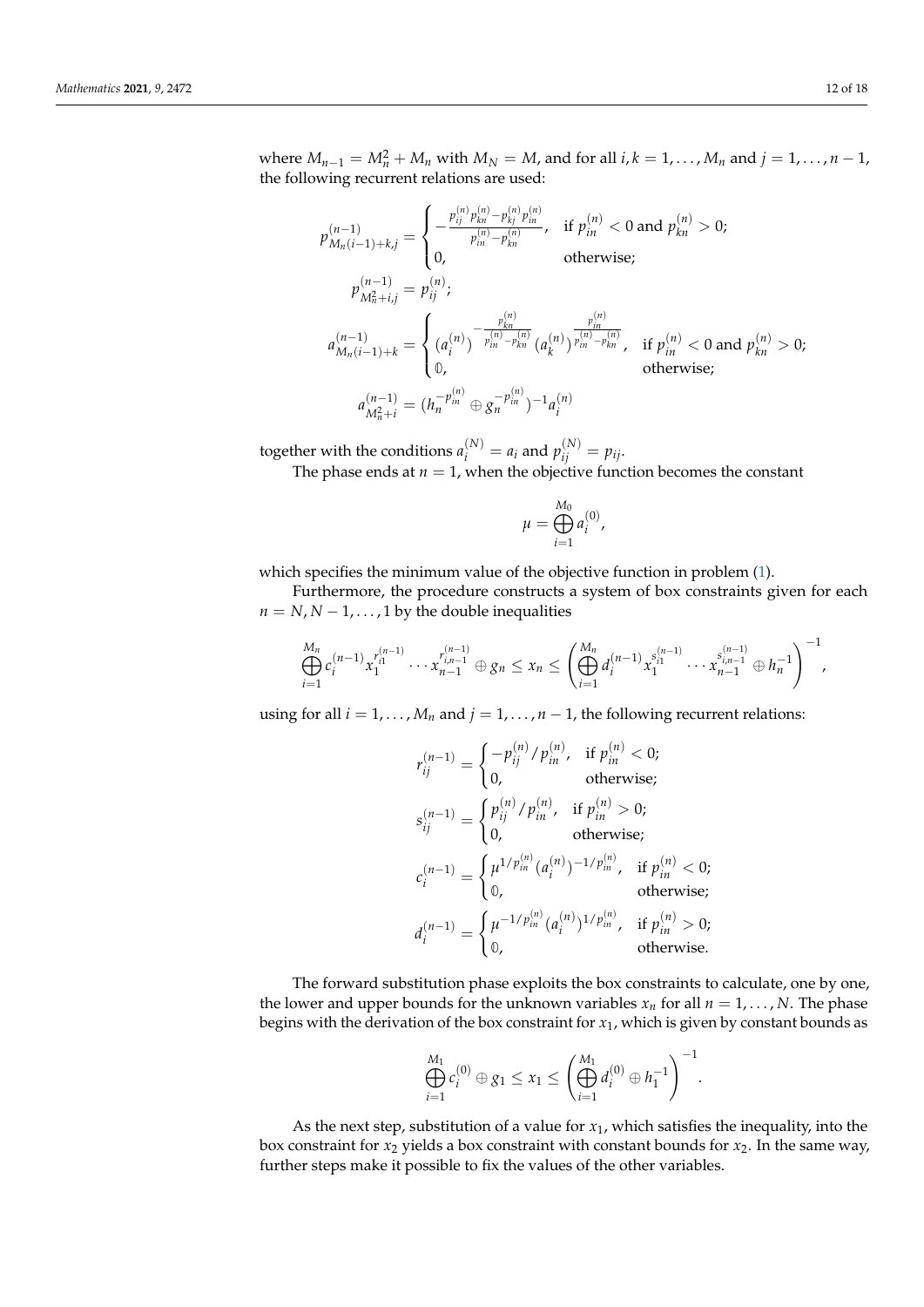The core of the procedure is recalculating the coefficients and exponents in the monomials, which compose the polynomial functions that represent the objectives and constraints during the elimination process. We combine the coefficients into the vectors

$$
a_n = (a_i^{(n)}),
$$
  $c_n = (c_i^{(n)}),$   $d_n = (d_i^{(n)}),$ 

and the exponents into the matrices

$$
P_n = (p_{ij}^{(n)})
$$
,  $R_n = (r_{ij}^{(n)})$ ,  $S_n = (s_{ij}^{(n)})$ .

We now summarize the transformation of these arrays in the form of Algorithm [1.](#page-12-0)

# <span id="page-12-0"></span>**Algorithm 1** Forward-Backward

 $\mathbf{procedure}$  OBJECTIVES $(P_{n-1}, a_{n-1}, P_n, a_n, M_n, n)$ **comment:** Construct  $P_{n-1}$  and  $a_{n-1}$  from  $P_n$  and  $a_n$ **for**  $i \leftarrow 1$  **to**  $M_n$ **do**  $\int$  **for**  $k \leftarrow 1$  **to**  $M_n$  $\begin{array}{c} \hline \end{array}$  $\begin{array}{c} \hline \rule{0pt}{2.2ex} \rule{0pt}{2.2ex} \rule{0pt}{2.2ex} \rule{0pt}{2.2ex} \rule{0pt}{2.2ex} \rule{0pt}{2.2ex} \rule{0pt}{2.2ex} \rule{0pt}{2.2ex} \rule{0pt}{2.2ex} \rule{0pt}{2.2ex} \rule{0pt}{2.2ex} \rule{0pt}{2.2ex} \rule{0pt}{2.2ex} \rule{0pt}{2.2ex} \rule{0pt}{2.2ex} \rule{0pt}{2.2ex} \rule{0pt}{2.2ex} \rule{0pt}{2.2ex} \rule{0pt}{2.2ex} \$ **do** *f* **if**  $p_{in}^{(n)} < 0$  and  $p_{kn}^{(n)} > 0$  $\begin{array}{c} \hline \end{array}$  $\begin{array}{c} \hline \end{array}$ **then**  $\sqrt{ }$  $\int$  $\overline{\mathcal{L}}$ for  $j \leftarrow 1$  to  $n-1$  do  $p_{M_n(i-1)+kj}^{(n-1)} \leftarrow -\frac{p_{ij}^{(n)} p_{kn}^{(n)} - p_{kj}^{(n)} p_{in}^{(n)}}{p_{ij}^{(n)} - p_{kj}^{(n)}}$  $p_{in}^{(n)} - p_{kn}^{(n)}$  $a_{M_n(i-1)+k}^{(n-1)}$  ←  $(a_i^{(n)}$  $\binom{n}{i}$  $-\frac{p_{kn}^{(n)}}{p_{kn}^{(n)}}$  $p_{in}^{(n)} - p_{kn}^{(n)}$  (*a*<sub>k</sub><sup>(*n*)</sup>)  $\binom{n}{k}$ *p* (*n*) *in*  $p_{in}^{(n)}-p_{kn}^{(n)}$ **else**  $\sqrt{ }$ J  $\mathcal{L}$  $\mathbf{for} \ j \leftarrow 1 \textbf{ to } n-1 \textbf{ do } p_{M_n(i-1)+k,j}^{(n-1)} \leftarrow 0$  $a_{M_n(i-1)+k}^{(n-1)} \leftarrow \mathbb{0}$ **for** *j* ← 1 **to** *n* − 1 **do**  $p_{M^{2}+i}^{(n-1)}$  $p_{ni}^{(n-1)} \leftarrow p_{ij}^{(n)}$ *ij*  $a^{(n-1)}_{\lambda_1}$  $\left(h_{M_n^2+i}^{-1} \leftarrow \left(h_n^{-p_{in}^{(n)}} \oplus g_n^{-p_{in}^{(n)}}\right)^{-1} a_i^{(n)}\right)$ *i*

**procedure** CONSTRAINTS( $R_{n-1}$ ,  $S_{n-1}$ ,  $c_{n-1}$ ,  $d_{n-1}$ ,  $P_n$ ,  $a_n$ ,  $M_n$ ,  $n$ ,  $\mu$ ) **comment:** Construct  $R_{n-1}$ ,  $S_{n-1}$ ,  $c_{n-1}$  and  $d_{n-1}$  from  $P_n$ ,  $a_n$  and  $\mu$ **for**  $i \leftarrow 1$  **to**  $M_n$ 

$$
\text{do if } p_{in}^{(n)} < 0 \quad \text{then } \begin{cases} \text{for } j \leftarrow 1 \text{ to } n-1 \text{ do } r_{ij}^{(n-1)} \leftarrow p_{ij}^{(n)} / p_{in}^{(n)} \\ c_i^{(n-1)} \leftarrow \mu^{1/p_{in}^{(n)}} (a_i^{(n)})^{-1/p_{in}^{(n)}} \end{cases}
$$
\n
$$
\text{else if } p_{in}^{(n)} > 0 \quad \text{then } \begin{cases} \text{for } j \leftarrow 1 \text{ to } n-1 \text{ do } s_{ij}^{(n-1)} \leftarrow p_{ij}^{(n)} / p_{in}^{(n)} \\ d_i^{(n-1)} \leftarrow \mu^{-1/p_{in}^{(n)}} (a_i^{(n)})^{1/p_{in}^{(n)}} \end{cases}
$$

**main**

**comment:** Construct arrays for forward elimination / backward substitution **global**  $g, h$ <br>  $P_N \leftarrow P, a_N \leftarrow a, M_n \leftarrow M$  $P_N \leftarrow P$ ,  $a_N \leftarrow a$ ,  $M_n \leftarrow M$ **for**  $n \leftarrow N$  **downto** 1 **do**  $\begin{cases} \text{OBJECTIVES}(P_{n-1}, a_{n-1}, P_n, a_n, M_n, n) \\ M & M^2 + M \end{cases}$  $M_{n-1} \leftarrow M_n^2 + M_n$  $\mu \leftarrow \Theta$ 1≤*i*≤*M*<sup>0</sup>  $a_i^{(0)}$ *i*

**for** *n* ← *N* **downto** 1 **do** CONSTRAINTS( $R_{n-1}$ ,  $S_{n-1}$ ,  $c_{n-1}$ ,  $d_{n-1}$ ,  $P_n$ ,  $a_n$ ,  $M_n$ ,  $n, \mu$ )

In conclusion, we observe that the procedure can be applied to solve those polynomial optimization problems, where the powers may have real exponents. In the case when the coefficients, bounds and powers in the problem are given by rational numbers, the procedure allows one to obtain exact solutions using rational arithmetic with an appropriate symbolic computation software.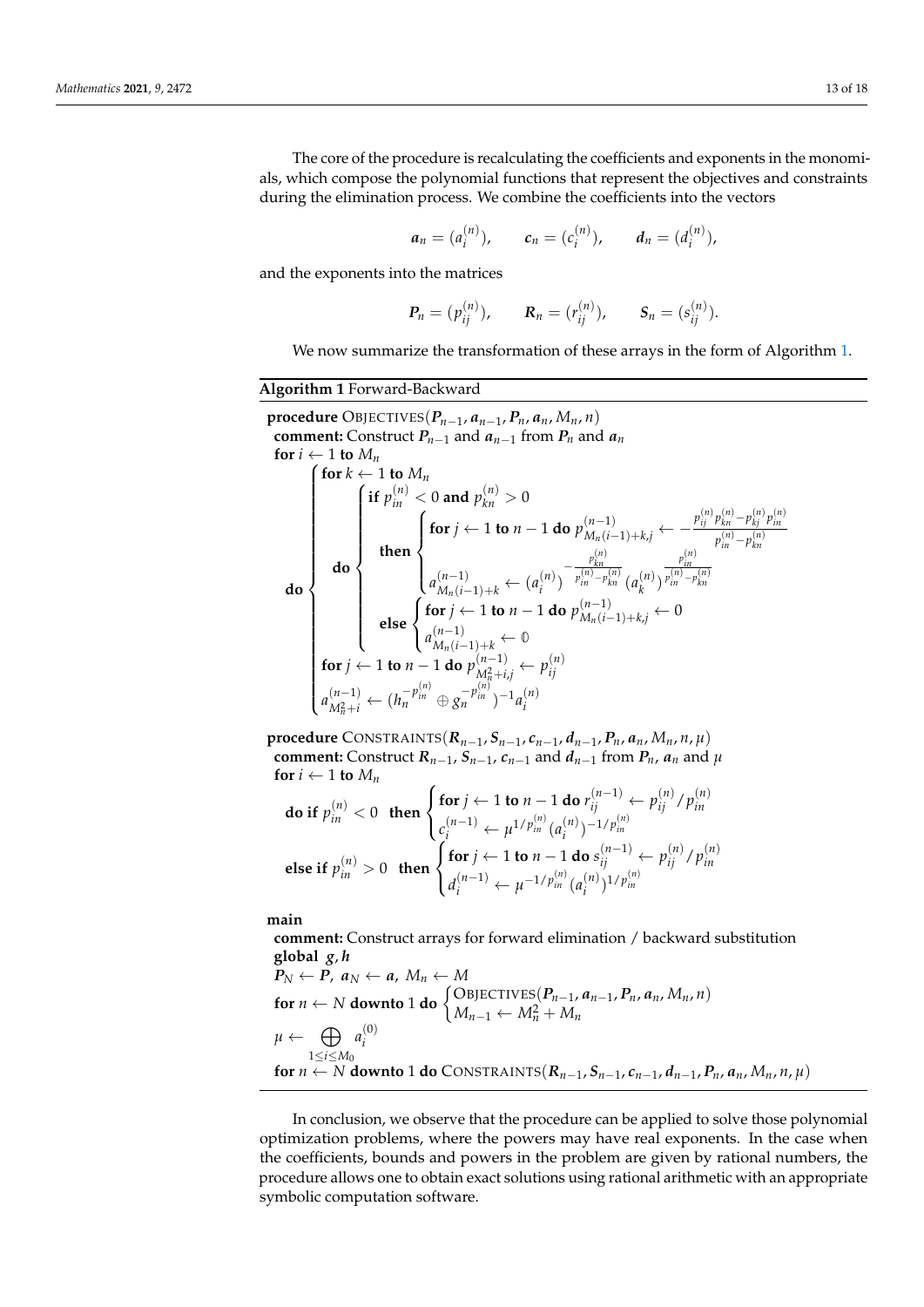### *5.2. Computational Complexity*

Let us discuss the computational complexity of the solution procedure described above. Since the procedure shares a common core with the Fourier–Motzkin elimination for linear inequalities, it has similar computational performance and requirements (see, e.g., [\[22,](#page-16-14)[32,](#page-17-0)[33\]](#page-17-1) for complexity results for the Fourier–Motzkin elimination). First note that the most computationally intensive part of the procedure is the construction of new polynomials at each step of the backward elimination, which involves the calculation of the coefficient and exponents for each monomial. Therefore, as a rough measure of the time and space complexity, one can consider the number of monomials in all polynomial objective functions that appeared in the elimination process. As the number of monomials in the objective functions, in going from *n* variables to *n* − 1, formally increases as  $M_{n-1} = M_n^2 + M_n$ , it has a quadratic growth rate, even though the actual number of new monomials is, in fact, not greater than  $M_n^2/4 + M_n$ .

As a result, the overall number of monomials in the objective functions obtained at *N* elimination steps can be estimated as  $O(M^{2^N})$  (see also [\[37\]](#page-17-5)). This estimate shows polynomial growth with respect to *M* and double exponential with *N*, which leads to excessively high computational requirements even for moderate numbers *M* and *N*.

The rapid growth of the number of monomials in polynomials constructed at each step can be somewhat compensated for by decreasing the number of redundant monomials in the polynomials. The redundant monomials do not affect the value of the polynomial and can be removed to reduce the computational complexity of the procedure. An efficient reduction scheme to decrease the double-exponential growth in complexity of the Fourier–Motzkin elimination is known as the double description method, which eliminates redundancy to lower the complexity to exponential (see, e.g., [\[22](#page-16-14)[,32](#page-17-0)[,33\]](#page-17-1) for further details and references). Due to a close correspondence between the Fourier–Motzkin elimination and the proposed procedure, one can extend the double description method to decrease the order of computational complexity of the procedure. We do not focus here on the details of the adaptation of the double description method, but only comment on its applicability to the procedure under development and suggest the adaptation of the method for further research.

#### <span id="page-13-0"></span>**6. Application Examples**

As an example of application of the proposed technique, consider a discrete linear Chebyshev approximation problem, which finds wide application including the solution of overdetermined systems of linear equations in computational algebra, the least maximum absolute deviation estimation in statistics and others. The problem is formulated in terms of conventional mathematics as follows (see, e.g., [\[37\]](#page-17-5)). Given  $X_{ij}$ ,  $Y_i$ ,  $g_j$ ,  $h_j \in \mathbb{R}$  for all  $i = 1, \ldots, K$  and  $j = 1, \ldots, N$ , the problem is to find the unknown parameters  $\theta_i \in \mathbb{R}$  for all  $j = 1, \ldots, N$  that yield

<span id="page-13-1"></span>
$$
\min_{\theta_1,\dots,\theta_N} \max_{1 \le i \le K} \left| \sum_{j=1}^N X_{ij} \theta_j - Y_i \right|;
$$
\n
$$
\text{s.t.} \quad g_j \le \theta_j \le h_j, \qquad j = 1, \dots, N. \tag{12}
$$

We observe that one can rearrange this approximation problem into a linear program and then numerically solve this program by using, for example, the simplex algorithm with exponential time or the Karmarkar algorithm with polynomial time.

Let us verify that problem [\(12\)](#page-13-1) can be represented in the form of the polynomial optimization problem at [\(1\)](#page-4-0). First, we consider the expression under the maximum sign and rewrite it as

$$
\left|\sum_{j=1}^N X_{ij}\theta_j - Y_i\right| = \max(Y_i - X_{i1}\theta_1 - \cdots - X_{iN}\theta_N, -Y_i + X_{i1}\theta_1 + \cdots + X_{iN}\theta_N).
$$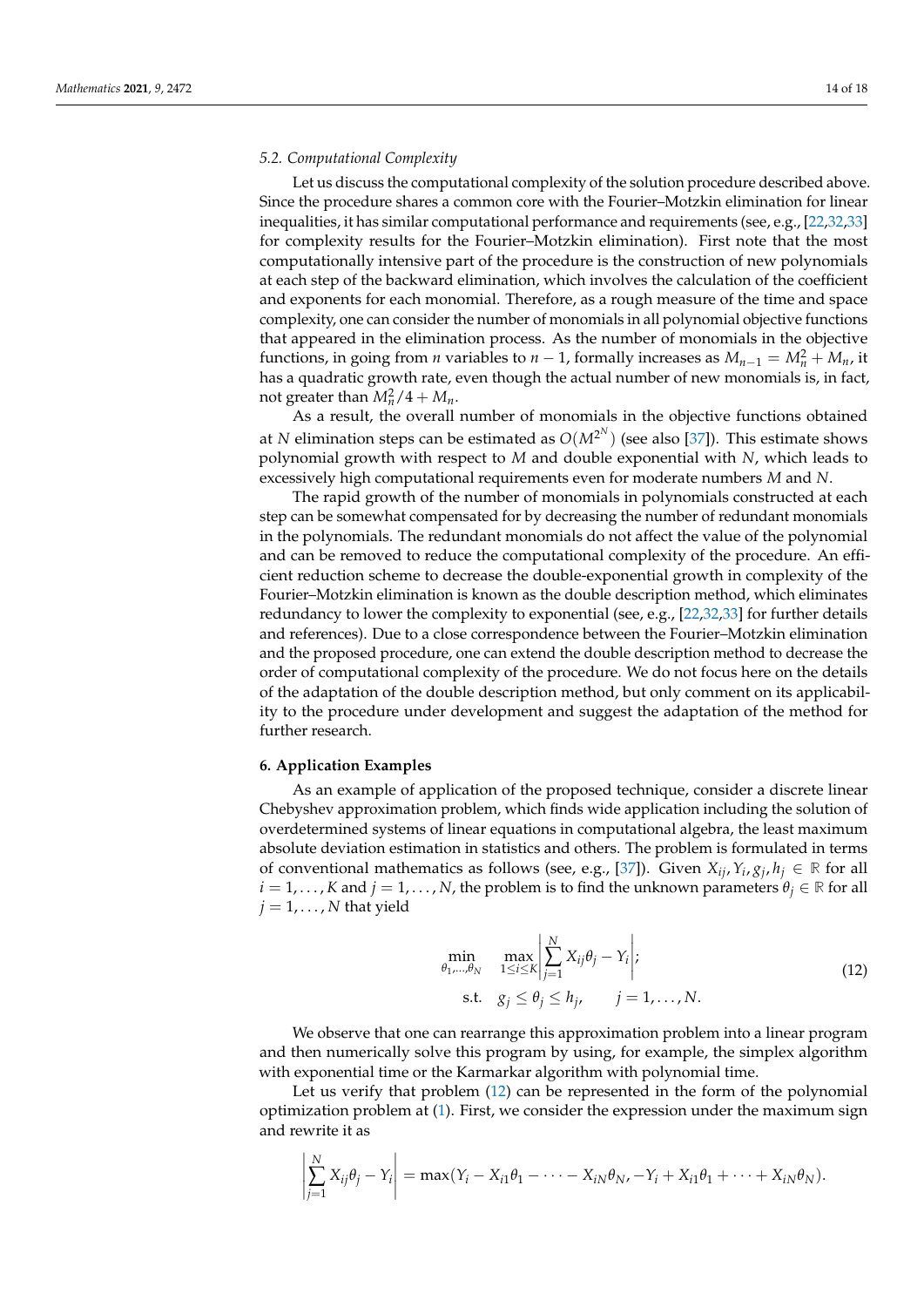Furthermore, we note that in terms of the max-plus algebra (the semifield **R**max,+), the maximum on the right-hand side becomes the tropical sum of two monomials

$$
Y_i\theta_1^{-X_{i1}}\cdots\theta_N^{-X_{iN}}\oplus Y_i^{-1}\theta_1^{X_{i1}}\cdots\theta_N^{X_{iN}}.
$$

To represent the objective function in [\(12\)](#page-13-1), which is defined as the maximum of the above tropical sums, we put  $M = 2K$  and then change variables for all  $i = 1, \dots, M$  and  $j = 1, \ldots, N$  by setting

$$
x_j = \theta_j, \qquad p_{ij} = \begin{cases} -X_{ij}, & \text{if } i \leq K; \\ X_{i-K,j}, & \text{if } i > K; \end{cases} \qquad a_i = \begin{cases} Y_i, & \text{if } i \leq K; \\ -Y_{i-K}, & \text{if } i > K. \end{cases}
$$

With the variables  $g_j$  and  $h_j$  left unchanged, we rewrite problem [\(12\)](#page-13-1) in terms of  $\mathbb{R}_{\max,+}$ by using the new variables, which gives a problem in the form of [\(1\)](#page-4-0). Then, the application of the computational procedure described above allows the Chebyshev approximation problem to be solved in a finite number of steps.

We now present numerical results of the exact solution of example problems of the Chebyshev approximation. We implemented a software code developed to perform all steps of the procedure with MATLAB rel. R2021b by using symbolic computations in rational arithmetic. The numerical experiments were run on a desktop computer equipped with a 3.40 GHz Intel Xeon E3-1231 v3 CPU, 32GB DDR3 RAM and 64-bit Windows 10 Enterprise OS.

**Example 1.** *We start with the solution of a linear Chebyshev approximation problem where one needs to fit three unknown parameters θ*1, *θ*2, *θ*<sup>3</sup> *to achieve*

$$
\begin{aligned} \min_{\theta_1,\theta_2,\theta_3}\quad & \max(|3\theta_1-\theta_2+2\theta_3-2|,|\theta_1-2\theta_2+\theta_3-1|,|2\theta_1+3\theta_2-\theta_3+1|,|4\theta_2-\theta_3|);\\ \text{s.t.}\quad & 0\leq\theta_1\leq 1,\quad 0\leq\theta_2\leq 1,\quad 0\leq\theta_3\leq 1. \end{aligned}
$$

*After changing the variables in this problem and rewriting in terms of the semifield*  $\mathbb{R}_{max}$ , *we arrive at the tropical polynomial optimization problem with*  $M = 8$  *and*  $N = 3$  *to find* 

$$
\begin{aligned}\n\min_{x_1, x_2, x_3} \quad & 2^{-1} x_1^3 x_2^{-1} x_3^2 \oplus 2x_1^{-3} x_2 x_3^{-2} \oplus 1^{-1} x_1 x_2^{-2} x_3 \oplus 1x_1^{-1} x_2^2 x_3^{-1} \\
& \quad \oplus 1 x_1^{-2} x_2^{-3} x_3^{-1} \oplus 1^{-1} x_1^2 x_2^3 x_3 \oplus x_2^4 x_3^{-1} \oplus x_2^{-4} x_3^1; \\
\text{s.t.} \quad & 0 \le x_1 \le 1, \quad 0 \le x_2 \le 1, \quad 0 \le x_3 \le 1.\n\end{aligned}
$$

*The application of the solution procedure results, in the setting of* **R**max,+*, in the minimum of the objective function*  $\mu = 3^{1/7}$  *and a single solution in the form*  $x_1 = 0$ *,*  $x_2 = 1^{1/7}$ *,*  $x_3 = 1$ *. In terms of the initial approximation problem, these results correspond to the minimum approximation error equal to* 3/7 *and the parameter estimates given by*

$$
\theta_1 = 0, \qquad \theta_2 = 1/7, \qquad \theta_3 = 1.
$$

*To obtain this exact rational solution, the procedure takes about 26 sec of computer time.*

**Example 2.** *We now consider a Chebyshev approximation problem to find*

$$
\min_{\theta_1, \theta_2, \theta_3} \max(|3\theta_1 - \theta_2 + 2\theta_3 + 2|, |\theta_1 + 2\theta_2 - 2\theta_3 - 1|, |2\theta_1 - 3\theta_2 + \theta_3 + 1|, |2\theta_2 - \theta_3|,
$$
  
\n
$$
|\theta_1 + 2\theta_2 - \theta_3 + 1|, |3\theta_1 + \theta_2 - 1|, |\theta_1 + \theta_2 - \theta_3 + 2|, |\theta_1 + \theta_2 + 2\theta_3|,
$$
  
\n
$$
|3\theta_2 + \theta_3 + 1|, |2\theta_1 + \theta_2 + 3|);
$$
  
\ns.t.  $-1/4 \le \theta_1 \le 1/4, -1/4 \le \theta_2 \le 1/4, -1/4 \le \theta_3 \le 1/4.$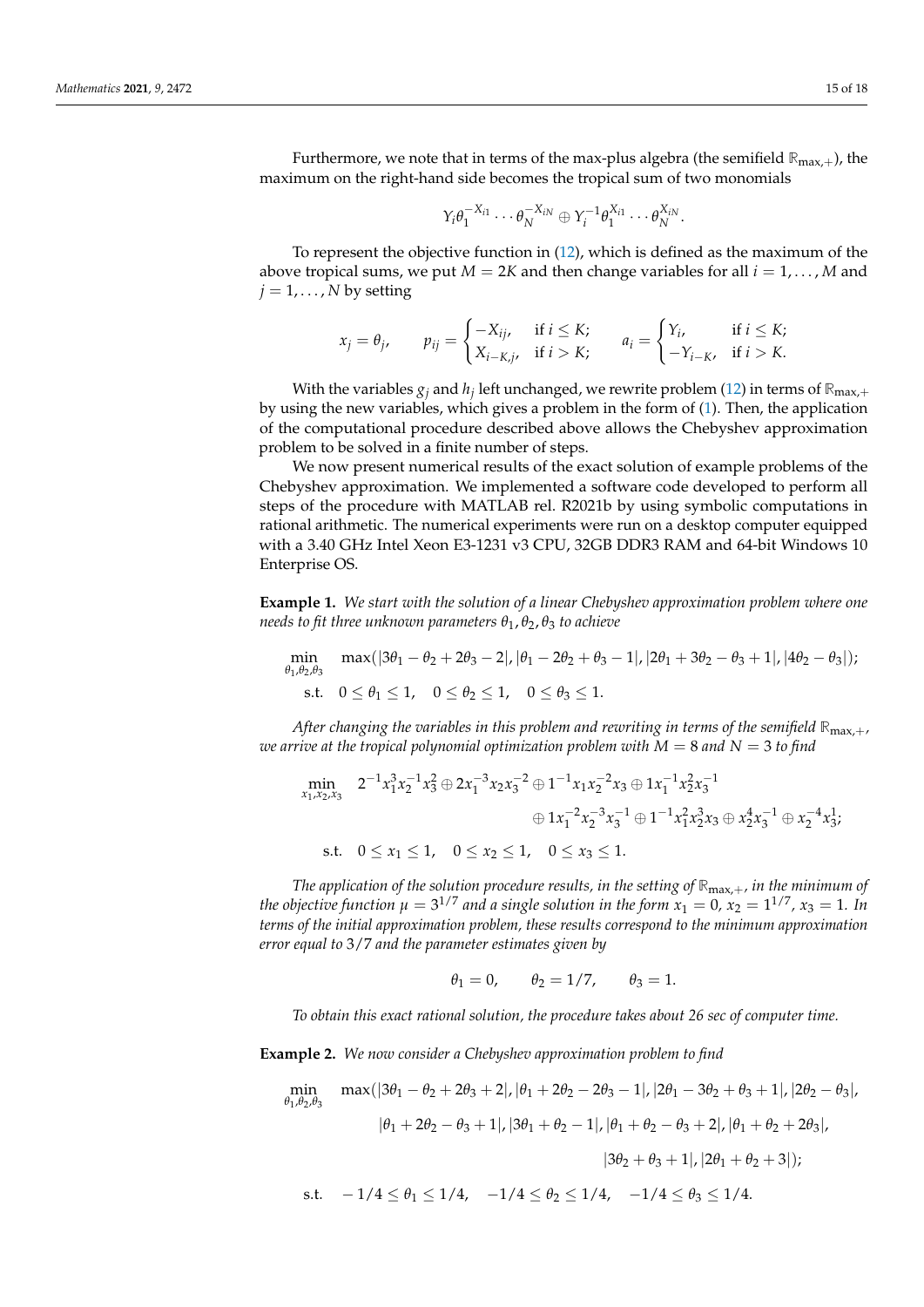*A direct translation into the language of max-plus algebra leads to a tropical optimization problem with*  $M = 20$  *and*  $N = 3$  *in the form* 

$$
\begin{aligned}\n\min_{x_1, x_2, x_3} & 2x_1^3 x_2^{-1} x_3^2 \oplus 2^{-1} x_1^{-3} x_2 x_3^{-2} \oplus 1^{-1} x_1 x_2^2 x_3^{-2} \oplus 1 x_1^{-1} x_2^{-2} x_3^2 \\
& \quad \oplus 1 x_1^2 x_2^{-3} x_3 \oplus 1^{-1} x_1^{-2} x_2^3 x_3^{-1} \oplus x_2^2 x_3^{-1} \oplus x_2^{-2} x_3^1 \oplus 1 x_1 x_2^2 x_3^{-1} \oplus 1^{-1} x_1^{-1} x_2^{-2} x_3 \\
& \quad \oplus 1^{-1} x_1^3 x_2 \oplus 1 x_1^{-3} x_2^{-1} \oplus 2 x_1 x_2 x_3^{-1} \oplus 2^{-1} x_1^{-1} x_2^{-1} x_3 \oplus x_1 x_2 x_3^2 \oplus x_1^{-1} x_2^{-1} x_3^{-2} \\
& \quad \oplus 1 x_2^3 x_3 \oplus 1^{-1} x_2^{-3} x_3^{-1} \oplus 3 x_1^2 x_2 \oplus 3^{-1} x_1^{-2} x_2^{-1}; \\
\text{s.t.} & 1^{-1/4} \le x_1 \le 1^{1/4}, \quad 1^{-1/4} \le x_2 \le 1^{1/4}, \quad 1^{-1/4} \le x_3 \le 1^{1/4}.\n\end{aligned}
$$

*Solving the problem yields the minimum*  $\mu = 13^{1/8}$  attained at  $x_1 = 1^{-1/4}$ ,  $x_2 = 1^{1/8}$ ,  $x_3 = 1^{1/4}$ . Turning back to the Chebyshev approximation problem in the conventional algebra *setting, we obtain the minimum approximation error* 13/8 *and the parameter estimates*

$$
\theta_1 = -1/4, \quad \theta_2 = 1/8, \quad \theta_3 = 1/4.
$$

*The solution of this problem using symbolic computations in rational arithmetic requires about 107 min of computer time. The sharp increase in the execution time of this task compared to the task in the first example reflects the double-exponential growth of the number of monomials in the objective functions obtained in the variable elimination steps, and thus indicates the importance of further research on the improvement of the efficiency of the method.*

#### <span id="page-15-0"></span>**7. Conclusions**

We considered optimization problems, where the objective function to be minimized is defined in terms of tropical (idempotent) algebra as a multivariate polynomial with rational exponents (a tropical Puiseux polynomial), subjected to box constraints. We have proposed a solution procedure that uses variable elimination to solve the problem in a finite number of iterations. The procedure involves two phases: forward elimination and backward substitution of variables, and can be considered as an extension of the Fourier– Motzkin elimination method for systems of linear inequalities in ordered fields to solving polynomial optimization problems in ordered tropical semifields.

The proposed procedure offers a means for both symbolic computations to obtain exact solutions using rational arithmetic and numerical computations to find approximate solutions using floating-point calculations. When solving real-world problems represented in terms of tropical polynomial optimization, the procedure can serve to supplement and complement existing solutions based on conventional mathematics.

The procedure is scalable in the sense that it potentially allows for solving polynomial optimization problems of any size by using the same computational algorithm and formulas. However, the computational complexity of the procedure, as for the Fourier–Motzkin elimination, grows very fast with increasing of the number of monomials in the objective function. Therefore, an extension of the double description method to improve the computational complexity of the procedure is of prime interest for future research. Further development of the procedure to take into account other types of constraints presents another promising line of investigation.

**Funding:** This research was funded by the Russian Foundation for Basic Research grant number 20-010-00145.

**Acknowledgments:** The author is very grateful to three anonymous referees for their valuable comments and suggestions.

**Conflicts of Interest:** The author declares no conflict of interest.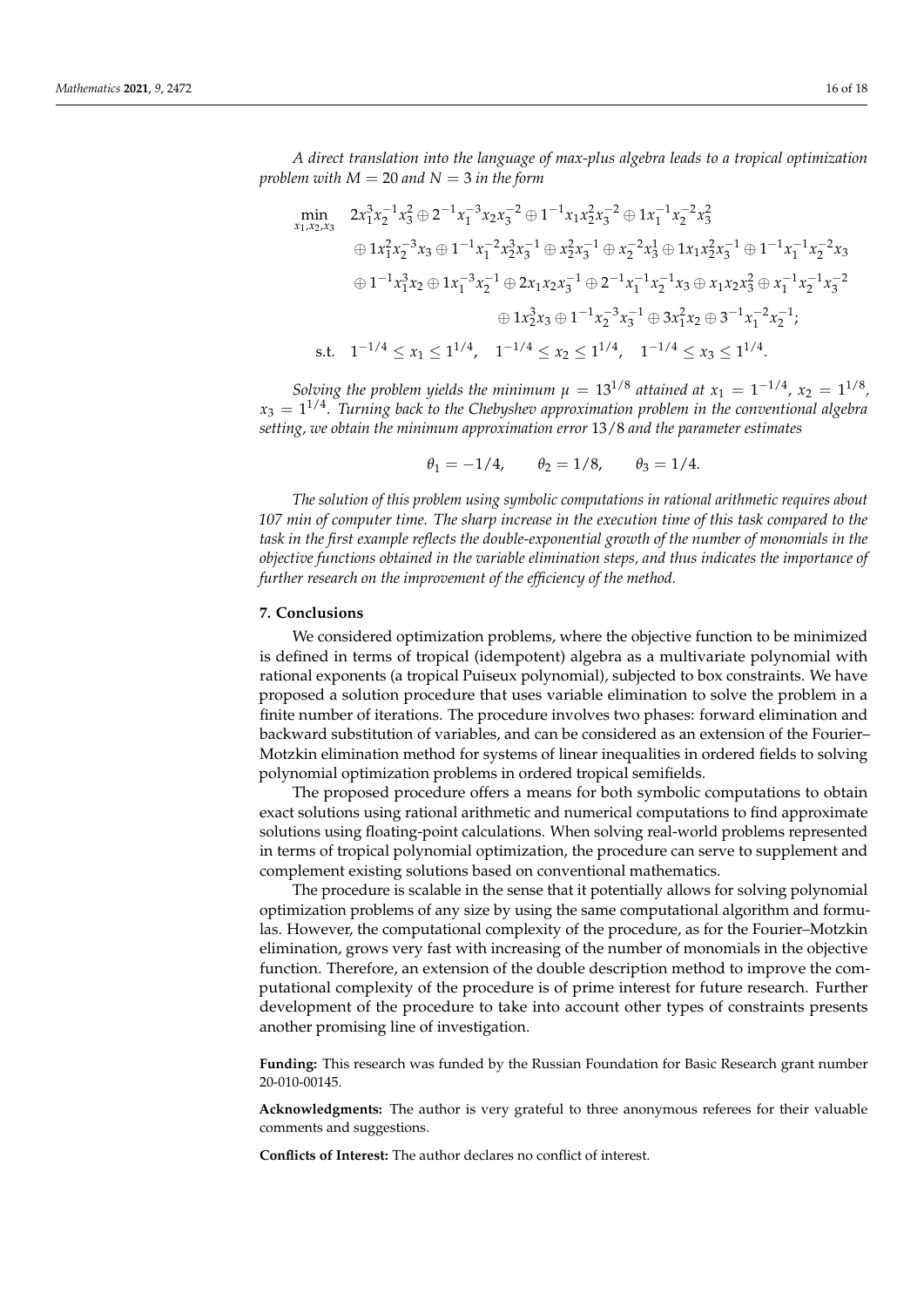# **References**

- <span id="page-16-0"></span>1. Baccelli, F.L.; Cohen, G.; Olsder, G.J.; Quadrat, J.P. *Synchronization and Linearity*; Wiley Series in Probability and Statistics; Wiley: Chichester, UK, 1993.
- 2. Kolokoltsov, V.N.; Maslov, V.P. *Idempotent Analysis and Its Applications*; Mathematics and Its Applications; Springer: Dordrecht, The Netherlands, 1997; Volume 401. [\[CrossRef\]](http://doi.org/10.1007/978-94-015-8901-7)
- 3. Golan, J.S. *Semirings and Affine Equations Over Them*; Mathematics and Its Applications; Springer: Dordrecht, The Netherlands, 2003; Volume 556. [\[CrossRef\]](http://dx.doi.org/10.1007/978-94-017-0383-3)
- <span id="page-16-11"></span>4. Itenberg, I.; Mikhalkin, G.; Shustin, E. *Tropical Algebraic Geometry*; Oberwolfach Seminars; Birkhäuser: Basel, Switzerland, 2007; Volume 35.
- <span id="page-16-2"></span>5. Gondran, M.; Minoux, M. *Graphs, Dioids and Semirings*; Operations Research/ Computer Science Interfaces; Springer: New York, NY, USA, 2008; Volume 41. [\[CrossRef\]](http://dx.doi.org/10.1007/978-0-387-75450-5)
- <span id="page-16-1"></span>6. Maclagan, D.; Sturmfels, B. *Introduction to Tropical Geometry*; Graduate Studies in Mathematics; AMS: Providence, RI, USA, 2015; Volume 161. [\[CrossRef\]](http://dx.doi.org/10.1090/gsm/161)
- <span id="page-16-3"></span>7. Cuninghame-Green, R.A.; Meijer, P.F.J. An algebra for piecewise-linear minimax problems. *Discret. Appl. Math.* **1980**, *2*, 267–294. [\[CrossRef\]](http://dx.doi.org/10.1016/0166-218X(80)90025-6)
- 8. Cuninghame-Green, R.A. Using fields for semiring computations. In *Algebraic and Combinatorial Methods in Operations Research*; North-Holland Mathematics Studies; Burkard, R.E., Cuninghame-Green, R.A., Zimmermann, U., Eds.; North-Holland: Amsterdam, The Netherlands, 1984; Volume 95, pp. 55–73. [\[CrossRef\]](http://dx.doi.org/10.1016/S0304-0208(08)72953-0)
- 9. Zimmermann, K. Optimization problems with unimodal functions in max-separable constraints. *Optimization* **1992**, *24*, 31–41. [\[CrossRef\]](http://dx.doi.org/10.1080/02331939208843777)
- 10. Cuninghame-Green, R.A. Maxpolynomial equations. *Fuzzy Sets Syst.* **1995**, *75*, 179–187. [\[CrossRef\]](http://dx.doi.org/10.1016/0165-0114(95)00012-A)
- 11. de Schutter, B.; de Moor, B. A method to find all solutions of a system of multivariate polynomial equalities and inequalities in the max algebra. *Discret. Event Dyn. Syst.* **1996**, *6*, 115–138. [\[CrossRef\]](http://dx.doi.org/10.1007/BF01797235)
- 12. Ansola, M.; de la Puente, M. Tropical conics for the layman. In *Tropical and Idempotent Mathematics*; Contemporary Mathematics; Litvinov, G.L., Sergeev, S.N., Eds.; AMS: Providence, RI, USA, 2009; Volume 495, pp. 87–101.
- <span id="page-16-4"></span>13. Hook, J. Max-plus singular values. *Linear Algebra Appl.* **2015**, *486*, 419–442. [\[CrossRef\]](http://dx.doi.org/10.1016/j.laa.2015.08.019)
- <span id="page-16-5"></span>14. Hampe, S.; Joswig, M. Tropical computations in polymake. In *Algorithmic and Experimental Methods in Algebra, Geometry, and Number Theory*; Böckle, G., Decker, W., Malle, G., Eds.; Springer: Berlin, Germany, 2017; pp. 361–385.
- <span id="page-16-6"></span>15. Li, D. Morphological template decomposition with max-polynomials. *J. Math. Imaging Vis.* **1992**, *1*, 215–221. [\[CrossRef\]](http://dx.doi.org/10.1007/BF00129876)
- <span id="page-16-7"></span>16. Grigoriev, D.; Shpilrain, V. Tropical cryptography. *Comm. Algebra* **2014**, *42*, 2624–2632. [\[CrossRef\]](http://dx.doi.org/10.1080/00927872.2013.766827)
- <span id="page-16-8"></span>17. Grigoriev, D.; Shpilrain, V. Tropical cryptography II: Extensions by homomorphisms. *Comm. Algebra* **2019**, *47*, 4224–4229. [\[CrossRef\]](http://dx.doi.org/10.1080/00927872.2019.1581213)
- <span id="page-16-9"></span>18. Esparza, J.; Gawlitza, T.; Kiefer, S.; Seidl, H. Approximative methods for monotone systems of min-max-polynomial equations. In *Automata, Languages and Programming*; Lecture Notes in Computer Science; Aceto, L., Damgård, I., Goldberg, L.A., Halldórsson, M.M., Ingólfsdóttir, A., Walukiewicz, I., Eds.; Springer: Berlin, Germany, 2008; Volume 5125, pp. 698–710. [\[CrossRef\]](http://dx.doi.org/10.1007/978-3-540-70575-8_57)
- <span id="page-16-10"></span>19. Gaubert, S.; Katz, R.D.; Sergeev, S. Tropical linear-fractional programming and parametric mean payoff games. *J. Symb. Comput.* **2012**, *47*, 1447–1478. [\[CrossRef\]](http://dx.doi.org/10.1016/j.jsc.2011.12.049)
- <span id="page-16-12"></span>20. Markwig, T. A field of generalised Puiseux series for tropical geometry. *Rend. Sem. Mat. Univ. Politec. Torino* **2010**, *68*, 79–82.
- <span id="page-16-13"></span>21. Grigoriev, D. Tropical Newton-Puiseux polynomials. In *Computer Algebra in Scientific Computing*; Lecture Notes in Computer Science; Gerdt, V.P., Koepf, W., Seiler, W.M., Vorozhtsov, E.V., Eds.; Springer: Berlin, Germany, 2018; Volume 11077, pp. 177–186. [\[CrossRef\]](http://dx.doi.org/10.1007/978-3-319-99639-4_12)
- <span id="page-16-14"></span>22. Schrijver, A. *Theory of Linear and Integer Programming*; Wiley Series in Discrete Mathematics and Optimization; Wiley: Chichester, UK, 1998.
- <span id="page-16-15"></span>23. Borwein, J.M.; Lewis, A.S. *Convex Analysis and Nonlinear Optimization*; CMS Books in Mathematics; Springer: New York, NY, USA, 2000. [\[CrossRef\]](http://dx.doi.org/10.1007/978-1-4757-9859-3)
- <span id="page-16-16"></span>24. Krivulin, N.K.; Plotnikov, P.V. Using tropical optimization to solve minimax location problems with a rectilinear metric on the line. *Vestn. St. Petersburg Univ. Math.* **2016**, *49*, 340–349. [\[CrossRef\]](http://dx.doi.org/10.3103/S1063454116040087)
- 25. Krivulin, N. Using tropical optimization to solve constrained minimax single-facility location problems with rectilinear distance. *Comput. Manag. Sci.* **2017**, *14*, 493–518. [\[CrossRef\]](http://dx.doi.org/10.1007/s10287-017-0289-2)
- <span id="page-16-17"></span>26. Krivulin, N. Algebraic solution of minimax single-facility constrained location problems with Chebyshev and rectilinear distances. *J. Log. Algebr. Methods Program* **2020**, *115*, 100578. [\[CrossRef\]](http://dx.doi.org/10.1016/j.jlamp.2020.100578)
- <span id="page-16-18"></span>27. Krivulin, N.; Sergeev, S. Tropical implementation of the Analytical Hierarchy Process decision method. *Fuzzy Sets Syst.* **2019**, *377*, 31–51. [\[CrossRef\]](http://dx.doi.org/10.1016/j.fss.2018.10.013)
- <span id="page-16-19"></span>28. Krivulin, N. Using tropical optimization techniques in bi-criteria decision problems. *Comput. Manag. Sci.* **2020**, *17*, 79–104. [\[CrossRef\]](http://dx.doi.org/10.1007/s10287-018-0341-x)
- <span id="page-16-20"></span>29. Fourier, J.B.J. *Analyse des Travaux de l'Académie Royale des Sciences, Pendant l'année 1824, Partie Mathématique*; Imprimerie de Firmin Didot: Paris, France, 1825.
- <span id="page-16-21"></span>30. Dines, L.L. Systems of linear inequalities. *Ann. Math.* **1919**, *20*, 191–199. [\[CrossRef\]](http://dx.doi.org/10.2307/1967869)
- <span id="page-16-22"></span>31. Motzkin, T.S. Beiträge zur Theorie der Linearen Ungleichungen. Ph.D. Dissertation, Universitaet Basel, Basel, Switzerland, 1933.